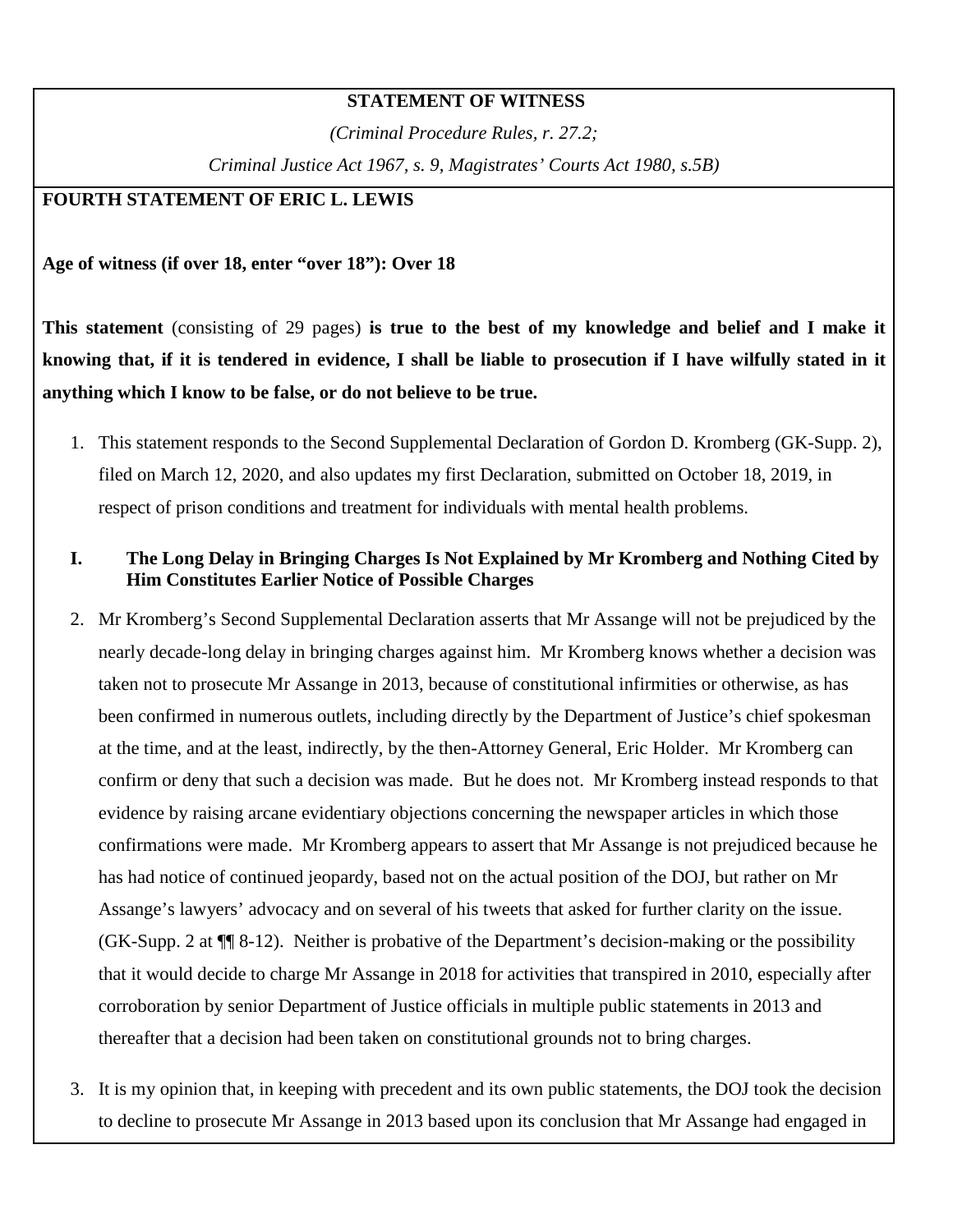protected constitutional activity indistinguishable analytically from that of investigative journalists , and there remained an abandonment of intent to charge him until President Trump took office, when a highly politicized Department of Justice decided that there was advantage to prosecuting Mr Assange based upon a radically changed ideological agenda. Mr Kromberg certainly knows the entire chronology here and he could say otherwise, but he does not. The Trump administration's sudden and belated decision to prosecute, and then to greatly amplify the charges and Mr Assange's jeopardy, was, in my view, political and unconstitutional, and Mr Kromberg's statement does not adduce specific evidence to the contrary. General statements that the Department of Justice is apolitical, even if accepted-- and I would suggest that this important tradition has been and continues to be tragically eroded, are not probative of the specific issue presented in this Court.

# **II. Mr Kromberg Fails to Rebut Evidence That the Charges Against Mr Assange Are Politically Motivated**

4. Mr Kromberg ipse dixit denial that the prosecution of Mr Assange is politically motivated is not supported by the facts of record and the inferences reasonably drawn therefrom, as set forth below.

# *A. Mr Kromberg Does Not Explain the DOJ's Departure From Decades of Precedent Protecting Publishers of Information From Prosecution Under the Espionage Act.*

5. Mr Kromberg fails to address why the DOJ departed from its previous position that Mr Assange's prosecution would be unconstitutional given the "New York Times problem," that is, if the Department prosecuted Mr Assange, then it would have to prosecute newspapers like the New York Times for publishing leaked information, like the Pentagon Papers. For this reason, third party publishers of classified information, like Mr Assange, have *never* been punished under the Espionage Act in the more than a century since its enactment. Mr Kromberg does not dispute that the Espionage Act has never been used in this manner before; nor does he explain this departure. It is my view that the "New York Times problem" remains an insuperable bar to prosecution and that the initial decision was correct as a matter of both law and policy.

Mr Kromberg does not comment on the impact of the aggressive public campaign by senior members of the Trump administration, including the President, to attack publishers of leaked information, including news outlets like the New York Times, as treasonous, in the run-up to the indictment of Julian Assange. Nor does he address why a sitting Congressman and a "right-wing internet troll" who is also a close Trump associate, would fly to London and visit Mr Assange in the Ecuadorian Embassy and offer him a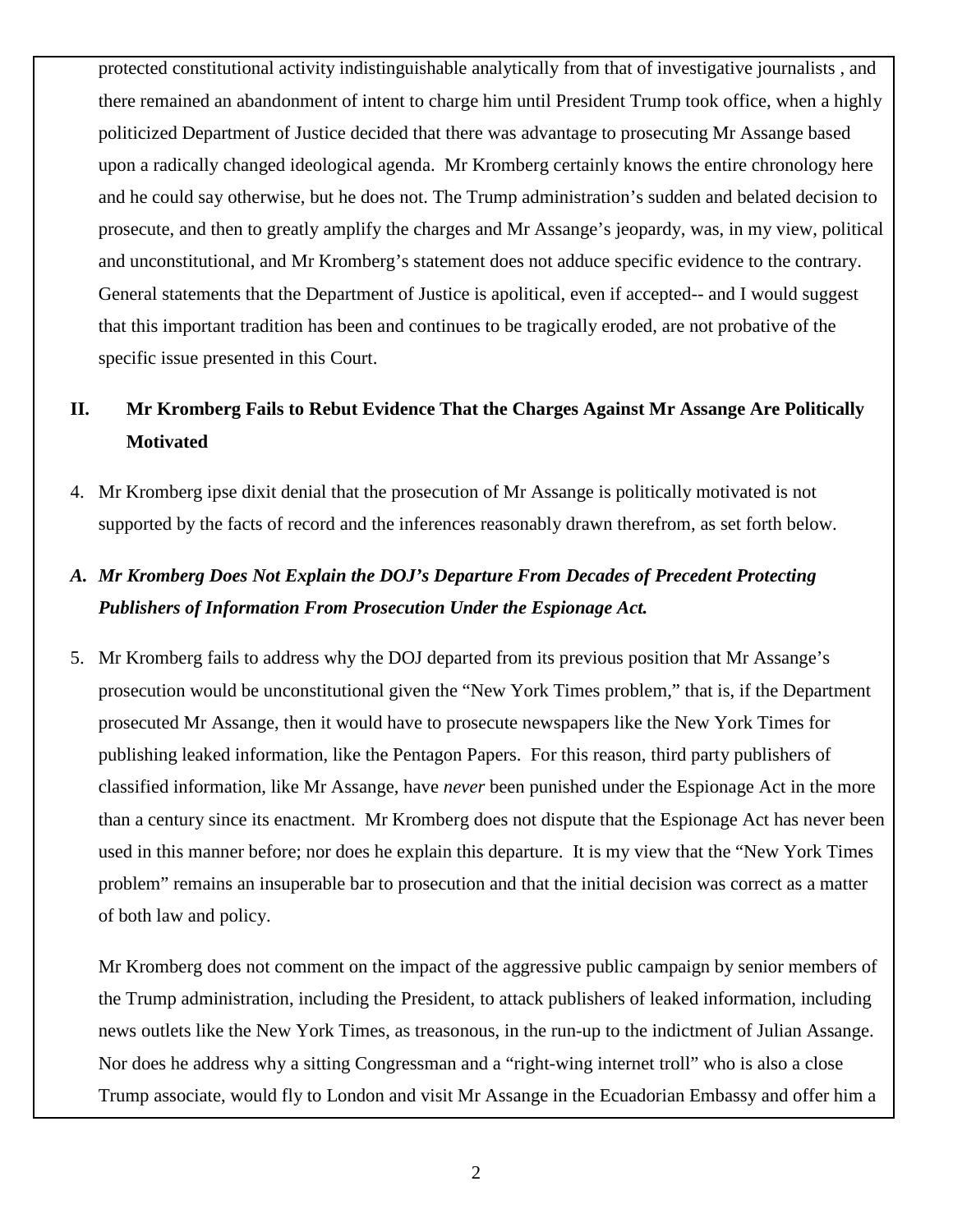pardon, before he was even charged, if he would make a statement that Russia was not involved in the 2016 Democratic National Committee hacking. To be sure, the President has claimed through his press secretary that he did not authorize such an offer, but by that point (shortly before the commencement of Mr Assange's extradition hearing in February), the meeting had already occurred and Mr Assange had given no indication that he would co-operate with this request to make such a statement. Thereafter, Mr Assange, having failed to show interest in such a quid pro quo, was criminally charged. While President Trump, not surprisingly, would want to maintain "plausible deniability," with respect to this offer, I would find it implausible that a Congressman and a prominent Trump operative would have made such an effort and offer in these circumstances completely on their own without an indication that such an offer was viable.

# **B. The Prosecution Is Attributable to a Change in Political Leadership, Which is Supported by Valid, Unambiguous Evidence**

**i) The DOJ Under President Obama Decided Not to Prosecute and Announced This Decision**

6. Not only did the Obama administration not bring an indictment against Mr Assange during its entire 8 year term, it granted Chelsea Manning a Presidential commutation at its conclusion. Mr Kromberg concedes that Department of Justice officials made unequivocal statements to the media that it did not intend to press charges against Mr Assange. It is notable, and quite unusual, for there to have been so many public statements by DOJ officials that Mr Assange's case, and cases like his, should not be prosecuted. The Department of Justice well understood that this was a case that presented important constitutional issues and that its decision was properly explained to the public. The Washington Post reported that US officials explained —on the record—the decision not to prosecute: "although Assange published classified documents, he did not leak them, something [the officials] said significantly affects their legal analysis."<sup>[1](#page-2-0)</sup> These were authorized comments and were admissions as a matter of evidence; the DOJ did not demand a retraction or otherwise seek to correct the statements made in the article. Nor did DOJ ever state that the decision not to prosecute Mr Assange was reconsidered or reversed or that the investigation into the Manning leaks was ever reopened during the Obama years from 2010 to January 2017. Indeed, the clear import of the statements of former Attorney General Eric Holder, in a 2019 interview, that Mr Assange might have been at risk if there was evidence that he cooperated with a

<span id="page-2-0"></span><sup>&</sup>lt;sup>1</sup> Sari Horwitz, Julian Assange Unlikely to Face Charges Over Publishing Classified Documents, NY Times, Nov. 25, 2013, at [https://www.washingtonpost.com/world/national-security/julian-assange-unlikely-to-face-us](about:blank)[charges-over-publishing-classified-documents/2013/11/25/dd27decc-55f1-11e3-8304-caf30787c0a9\\_story.html](about:blank)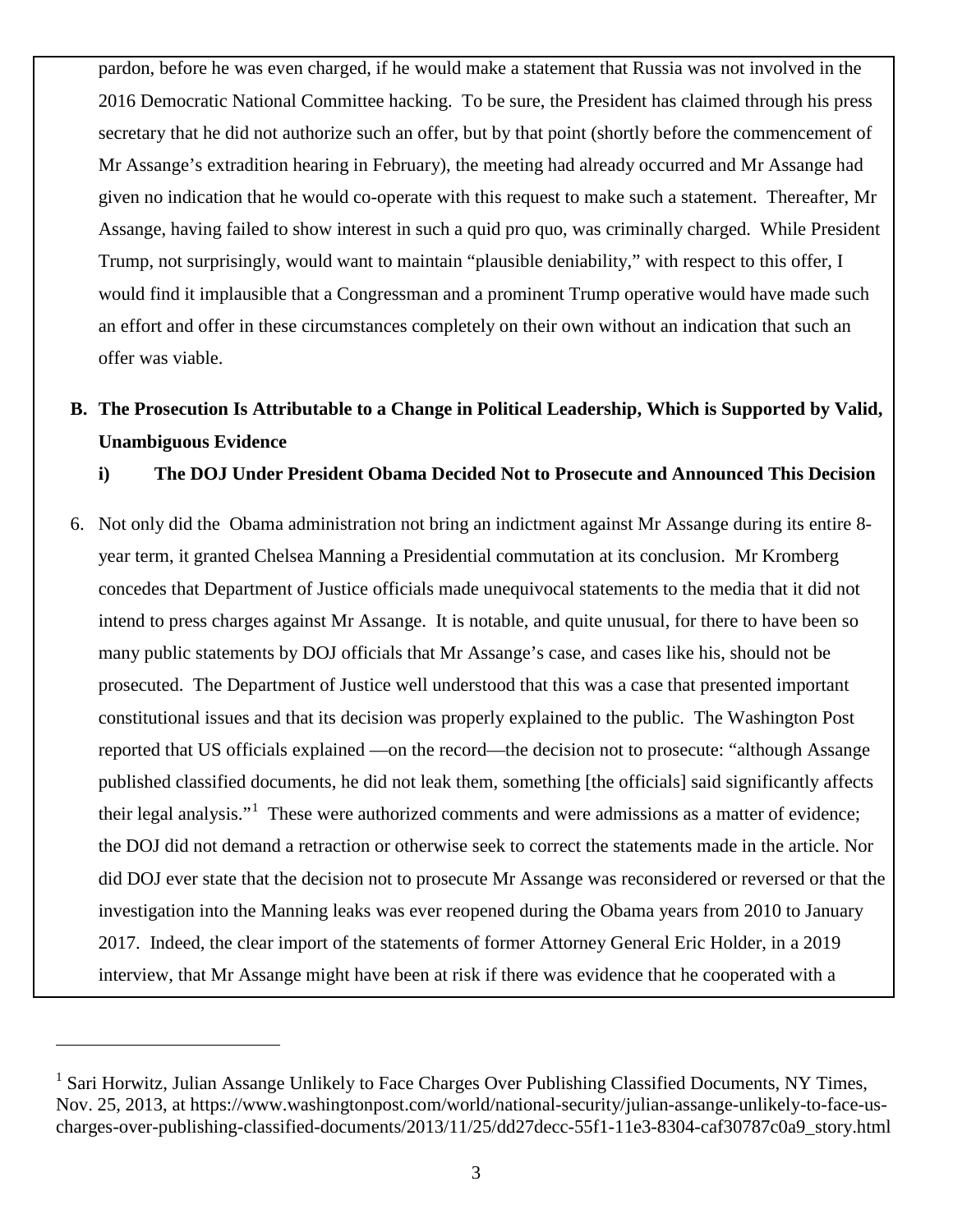foreign government to undermine the integrity of the 2016 US presidential elections, is that his leak of the [2](#page-3-0)010 information of which DOJ was aware, would not itself support a prosecution.<sup>2</sup>

- 7. Mr Kromberg denigrates these sources as "news articles" (GK-Supp. 2 at 5) comprising hearsay, but he does not say that they are not accurate or reliable and the U.S. evidentiary rules are irrelevant to the inquiry before this Court. Reliance on publicly available information is not a legitimate criticism of the factual showing. Since no one on his team or his experts has access to the internal deliberations of the Department of Justice (although Mr Kromberg does), the information relied upon in my statement with respect to the decision not to prosecute is necessarily based on publicly available information.
- 8. The DOJ does not ordinarily explain its thinking on a potential prosecution if it intends to actually file charges. The DOJ's customary policy is to announce neither investigations nor their closure.<sup>[3](#page-3-1)</sup> Although a good lawyer will press the DOJ for information about the status of any investigation involving or related to her client, as counsel to Mr Assange did here, the DOJ generally says nothing at all. Here, however, the Department of Justice *did* offer public statements about its intention not to prosecute in a case of public attention and doctrinal importance.
- 9. The apparent existence of confidential investigations in 2015 and 2016 somehow regarding WikiLeaks does not undermine these statements. The DOJ conducts investigations through grand juries. The purpose of grand juries is for "the investigation of crime and the initiation of criminal prosecution."<sup>[4](#page-3-2)</sup> Federal grand juries serve a term of 18 months. Given that the DOJ admitted that it began its investigation in 2010 and that there were active grand juries, apparently, through at least 2016, there are four possible conclusions to be drawn. First, one could speculate that the DOJ sought an indictment, and at least four grand juries declined to return one, against Mr Assange. Given the well-known pliability of grand juries, I view this possibility as quite doubtful, especially crediting the multiple statements of senior DOJ officials that a decision had been taken years before *not* to charge Mr Assange. Second, it is possible that the DOJ and FBI were conducting much broader investigations into Wikileaks and others. Keeping an active grand jury investigation open allowed the DOJ and FBI to preserve its ability to issue subpoenas to persons of interest in relation to whatever investigative interests they had relating to

<span id="page-3-0"></span> $2$  Andrew Blake, Eric Holder Revisits Wikileaks Probe as DOJ Continues Obama-era Investigation, The Washington Times, Apr. 2, 2019, at [https://apnews.com/db42a0a6edb82cc75295030b4299df1f.](about:blank)

<span id="page-3-1"></span><sup>&</sup>lt;sup>3</sup> "When Does the Division Announce Investigations?", Department of Justice Website, [https://www.justice.gov/crt/when-does-division-announce-investigations.](about:blank)

<span id="page-3-2"></span><sup>4</sup> Justice Manual, Title 9-11.000, at [https://www.justice.gov/jm/jm-9-11000-grand-jury.](about:blank)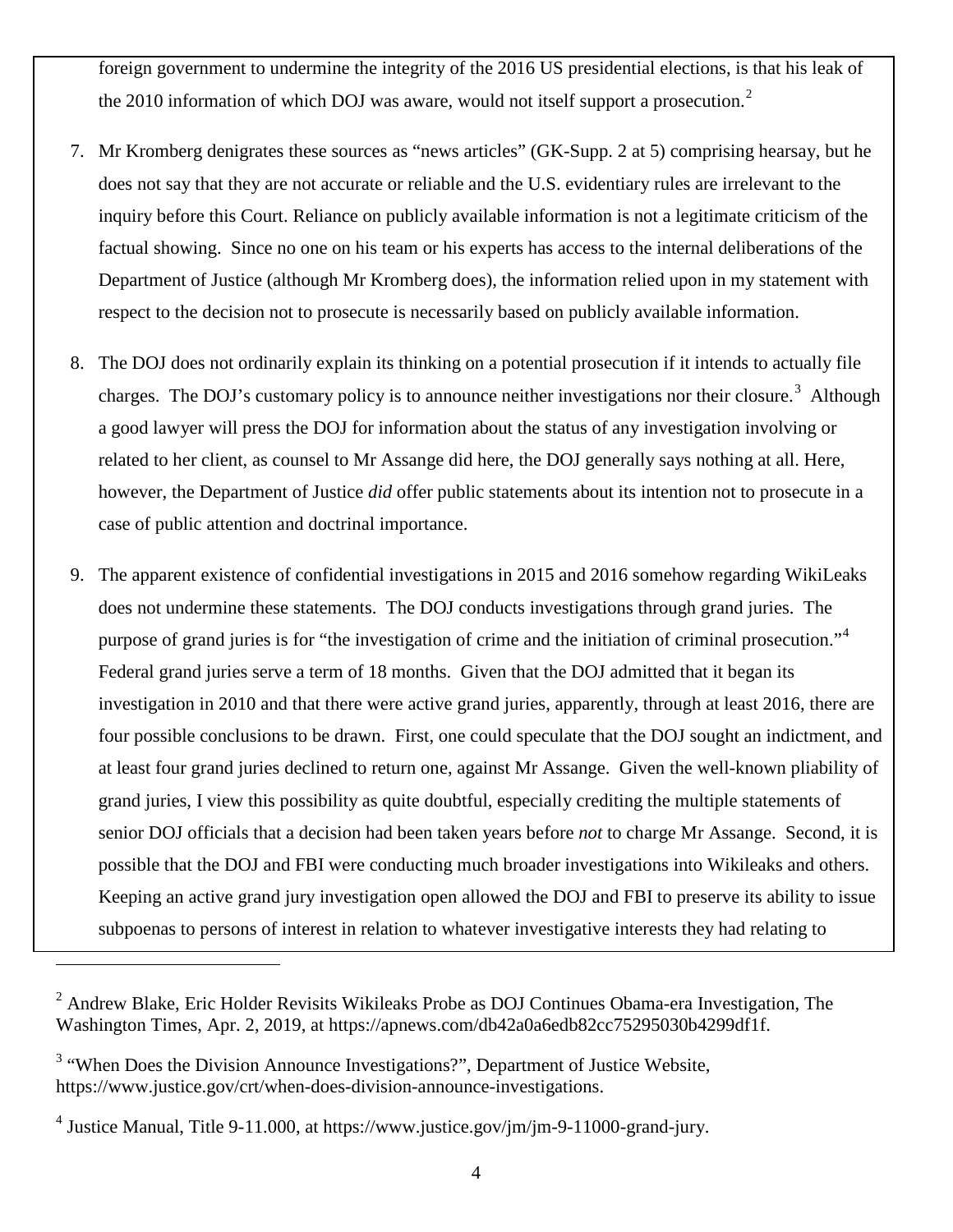Wikileaks. Third, it is possible that the ongoing investigation continued as an official matter, i.e., it was not formally closed, and, as one would expect, conduct which resulted in a conviction six years earlier was no longer being investigated, but rather was identified as technically an active investigation in order that the DOJ and FBI would not have to disclose files to Ms Manning or to confirm to Mr Assange or others that there was a formal closing of the investigation. Finally, it is possible, at least in 2016, that there was an investigation of connections between Russia, Wikileaks and the Trump campaign. All of these are plausible explanations, but none is germane to the question of political motivation with respect to Mr Assange in 2018 and 2019, and the resulting prejudice of the delay to Mr Assange. Nor is it likely to suggest that the decision taken by DOJ not to prosecute Mr Assange in 2013 regarding the 2010 publication had been reconsidered or overruled later during the Obama Administration. Again, Mr Kromberg would know the answer to this question and it seems significant that he does not say that the grand juries were reconsidering prosecution of Mr Assange for the 2010 publication of documents.

10. In an ordinary circumstance, and indeed in this case until March 2018, the absence of charges in any case so many years after the conduct at issue would in itself be a clear signal that a decision had been made not to prosecute Mr Assange, just as Attorney General Holder explained that the DOJ would not prosecute Glenn Greenwald for publishing the information that Edward Snowden leaked of a far higher classification than the Manning leaks. That same reasoning by the same former responsible official appeared to have resulted in the same outcome here until Mr Trump's administration took power and began to use the DOJ to further a political agenda, first under Attorney General Sessions, and accelerating under Attorney General Barr.

#### **ii) Mr Kromberg offers no legal basis for the reversal of the DOJ's position**

11. Mr Kromberg points to no new facts and no change in the governing law to explain this decision. He makes a reference to two legal opinions—without specific citation—issued by the Office of Legal Counsel ("OLC") of the Department of Justice, some forty years ago in 1980 and 1981 on the constitutionality of punishing the disclosure of intelligence identities (GK-Decl. 1; ¶ 9); these appear to address a different statute and there is no indication that they restrict the media or third party publication. In any event, the OLC represents the views of the DOJ at a particular time and is not an authoritative statement of the law. Mr Kromberg does not address legal analyses in the ensuing nearly forty years, including, presumably, extensive legal analysis that led to Attorney General Holder's decision. He does not address the fact that the Espionage Act had never been used in over a century to prosecute the publication of information by a person other than the leaker. Instead, Mr Kromberg speaks of people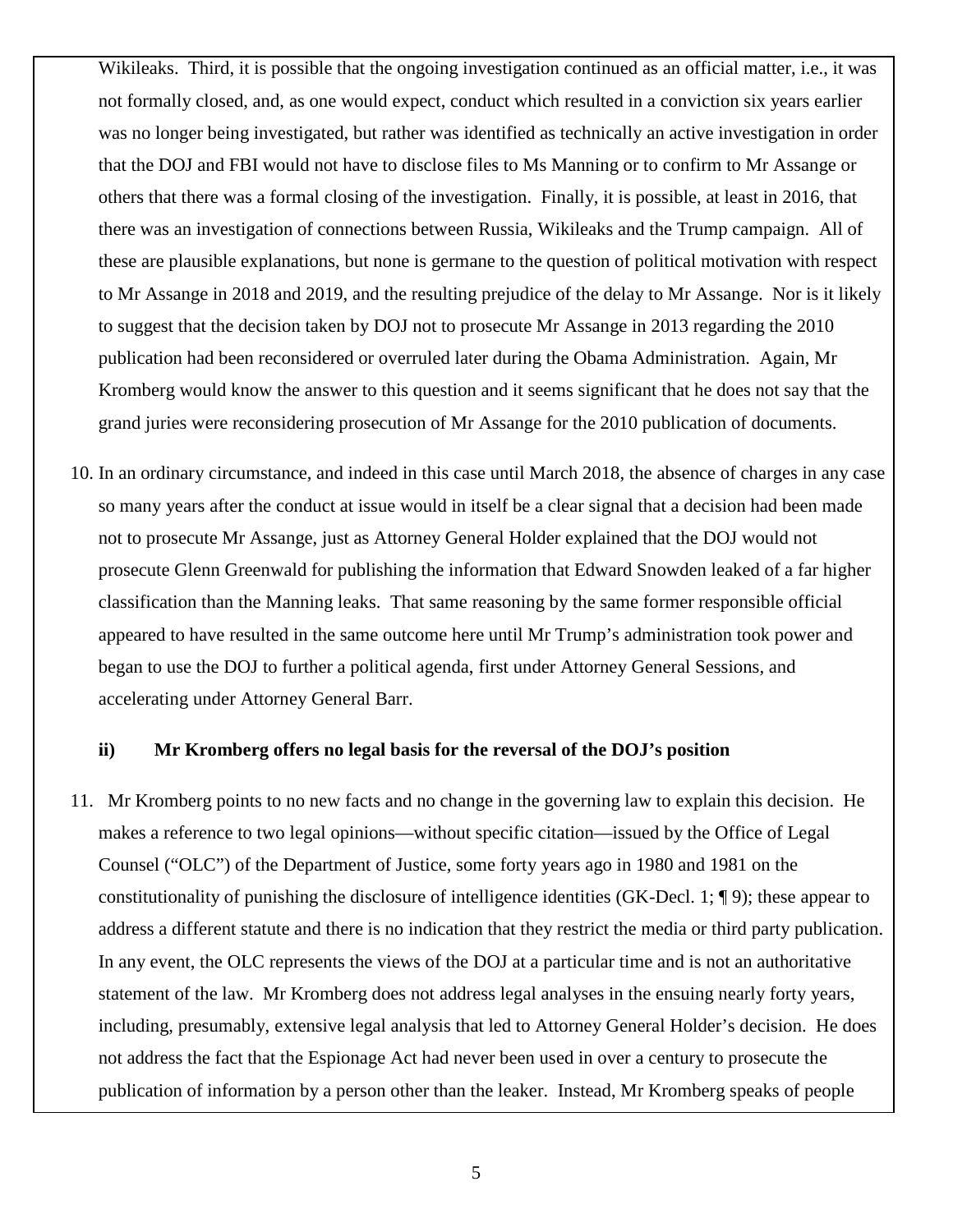who may have been endangered and had to be notified or moved. If true, this is unfortunate, but it does not distinguish what Mr Assange is charged with doing from numerous other publications that have published sensitive information. And in any event, this exposure happened in 2010 and the facts did not change in the ensuing years.

- 12. Mr Kromberg simply repeats statements made in Department of Justice press releases that Mr Assange is not a journalist. But that is a tautology. Mr Assange received confidential documents of public interest regarding such matters as Guantanamo Bay, bombing of civilians, military operations in Afghanistan, and he reviewed them and published what he believed the public had a right to know. This is what investigative journalists do every day. Whether he would have made the same decisions as the Telegraph or the Guardian does not decide whether he is a journalist or not, as the Obama Administration—no friend of leakers to be sure—apparently decided was the law.
- 13. Mr Assange has, by contrast, provided ample US legal precedent against prosecuting publishers, and shown that until President Trump took office, that bedrock legal analysis of not applying the Espionage Act to publishers rather than leakers remained intact. As explained in my third affidavit, the upheaval of established First Amendment jurisprudence coincided with the ascension of a President preoccupied with leakers and seeking to obtain political advantage by criminalizing the conduct of unpopular figures, including, prominently, Mr Assange. That decision was consistent with the numerous accusations of treasonous or criminal conduct leveled by senior members of the Trump Administration against Mr Assange.
- 14. If the US government wishes to provide comfort to the Court that the reversal of decades-long precedent on the prosecution of publishers did not have a political motivation, then it readily has the ability to produce evidence demonstrating that proposition. Presumably, the United States could produce legal memoranda concerning its 2013 decision to prosecute or not prosecute Mr Assange; memoranda concerning the reversal of that decision and the legal rationale for doing so; and the scope and targets of the investigation that allegedly took place 2010 through at least 2016. The affidavits submitted on behalf of the DOJ in its opposition to producing these documents in the two Freedom of Information Act cases cited by Mr Kromberg, while submitted privately to the judge, are readily accessible to the US government and can be shared with this Court. Indeed, Mr Kromberg could have suggested that such a paper trail existed, even if he did not wish to produce any documents. Mr Kromberg also could have attempted to refute the statements of Mr Matthew Miller, a former senior DOJ official and chief spokesperson, who was quoted in the media as saying that the DOJ had decided not to prosecute Mr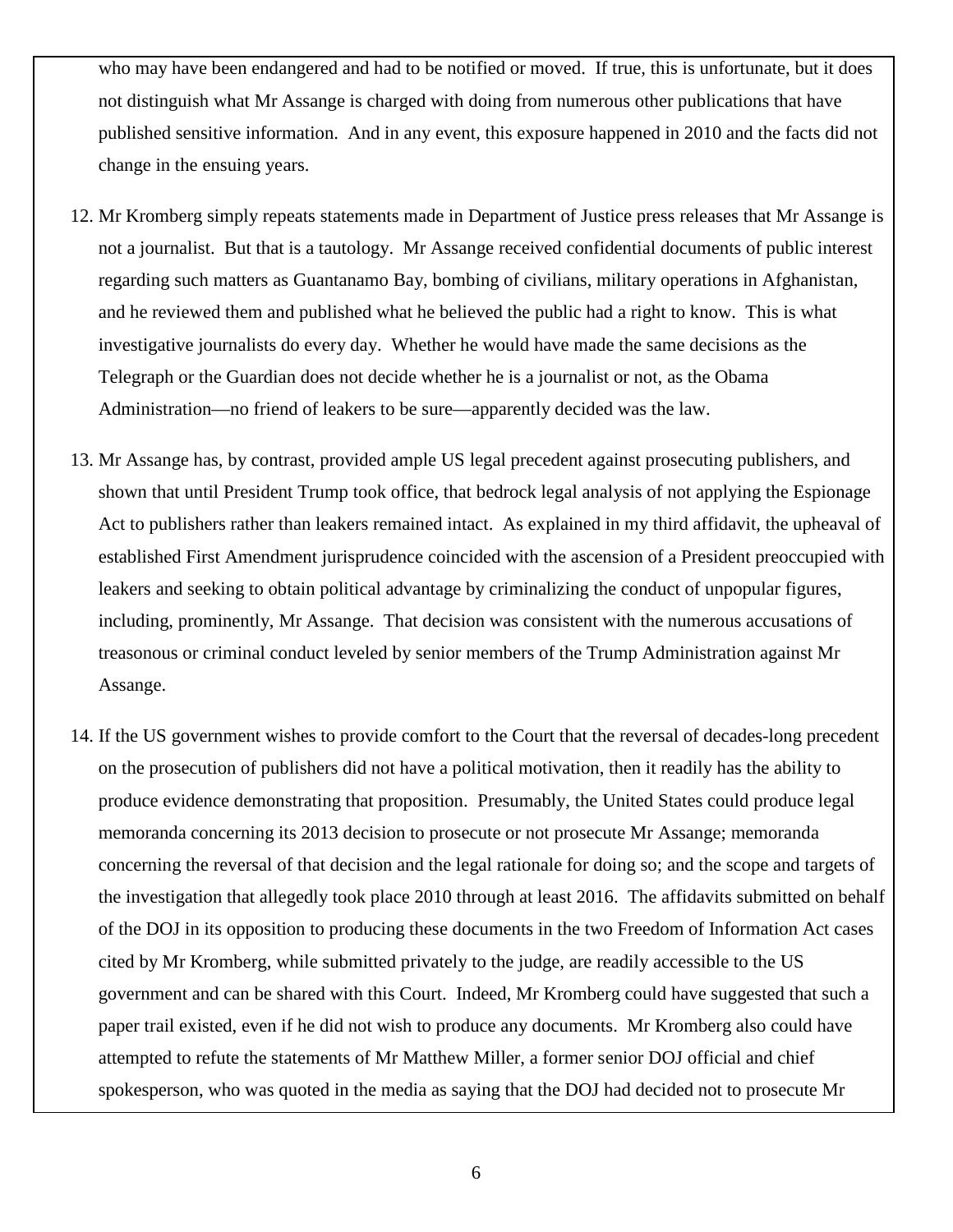Assange because of First Amendment or "New York Times problem" concerns. Mr Miller commented on the record in 2013 with the Washington Post, and then tweeted confirmations in 2016, 2017, 2018 *and* 2019 that "the DOJ couldn't indict Assange in the Manning leaks b/c he was a publisher, not hacker."<sup>[5](#page-6-0)</sup> He also could have engaged with the comments regarding Attorney General Holder, who has recently given television interviews on this subject. But it does not appear that Mr Kromberg did—or could—entreat either former official to clarify or refute their remarks on this matter. Instead Mr Kromberg simply asks the Court to accept his unsupported statement of the idea that the Department of Justice is immune from politics in the face of detailed evidence to the contrary, a body of evidence which continues to grow.

# **III. Mr Assange Is Likely to Suffer Profound Harm to His Mental Health If Incarcerated in a US Prison**

### **A. Mr Assange Faces a Potentially Egregious Sentence of Incarceration**

- 15. Mr Kromberg attempts to minimize the potential sentence that could be imposed on Mr Assange but admits that it is too early to know whether Mr Assange will receive an extremely harsh sentence or not. (GK-Decl. 1; ¶ 188). Certainly, he does not deny that this is legally possible, and he has offered no undertakings to the contrary. But the evidence to date demonstrates that the DOJ has every intention of punishing Mr Assange as harshly as possible and that it has the power to do so. The DOJ initiated a single five-year maximum charge against Mr Assange over seven years after the alleged offense (an indictment which remained under seal until April 2019), and thereafter it added 17 counts of violations of the Espionage Act for the same underlying conduct as the original single charge. Indeed, just in the last month, the DOJ filed a Second Superseding Indictment which added new conspiracy allegations. Presumably such information to buttress the non-Espionage Act counts was included to have additional "relevant conduct" (see below) that could be used to enhance sentencing on counts on which Mr Assange may be convicted, even if he is acquitted on others.
- 16. Mr Kromberg indicated that the Department of Justice not infrequently files superseding indictments suggesting that it sometimes finds new evidence or new witnesses after the first phases of an investigation. But that surely is not what happened here with respect to either Superseding Indictment. The evidence had been in place; the facts clear for more than eight years when the first single count was

<span id="page-6-0"></span> $<sup>5</sup>$  E.g., Matthew Miller, Twitter, Oct. 19, 2016, [https://twitter.com/matthewamiller/status/788900103239135232.](about:blank)</sup>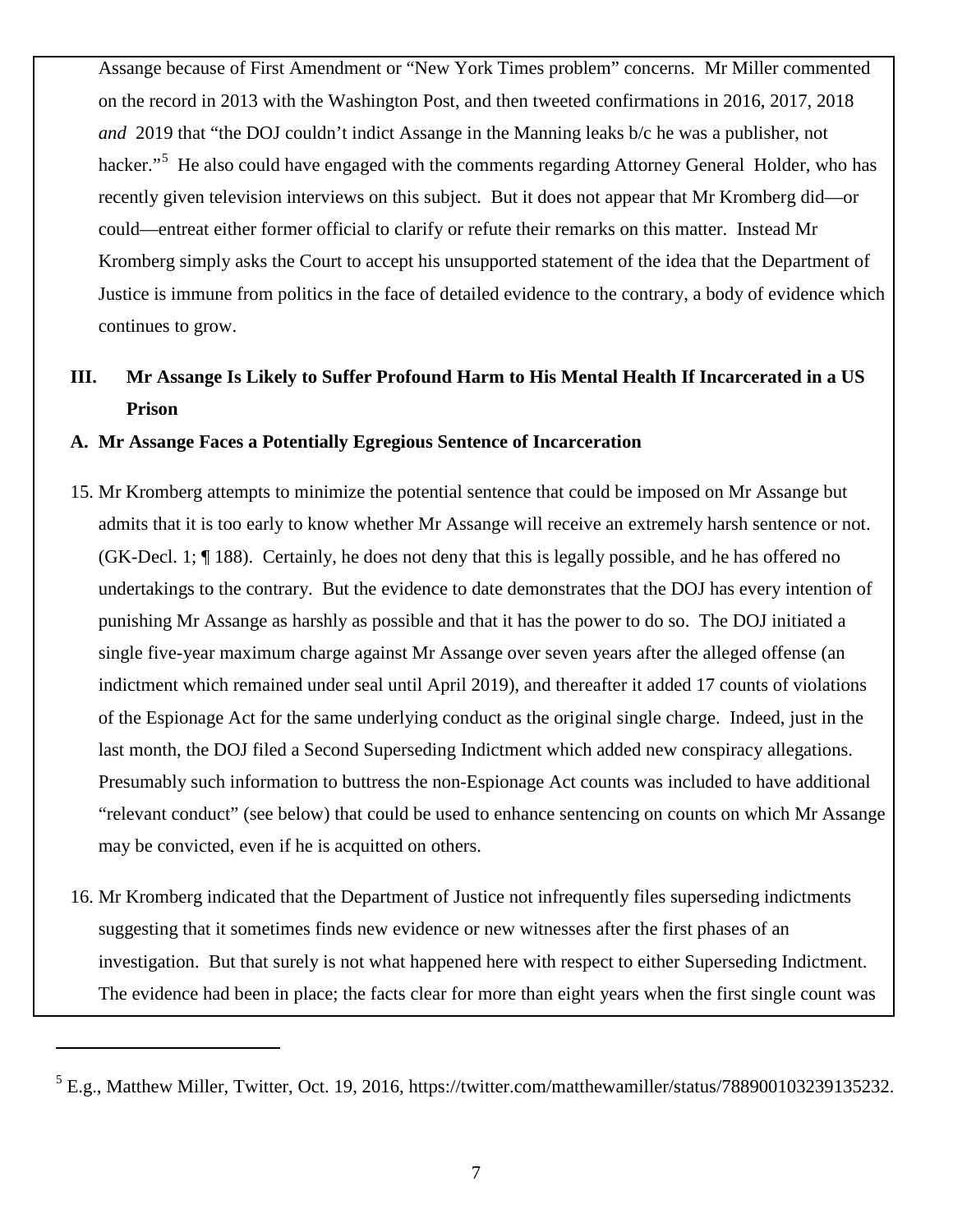brought. Mr Assange was originally facing a felony charge with a maximum five-ten year sentence. Then nothing but the Attorney General changed, from Sessions to Barr, and the very same alleged leaks of the very same evidence from 2010 were now fit into the frame of the Espionage Act, which had been around for 100 years and never used in this way before. Now Mr Assange is now facing a potential 175years in prison. It is very clear that the government intends to—and is—pursuing Mr Assange with the intent to impose as severe a punishment as it can convince a Court to impose.

- 17. Mr Kromberg concedes that I am correct in attesting that 175 years is the maximum available sentence under this indictment if Mr Assange is convicted on all counts. While defendants do not usually receive the maximum sentence, grave crimes are an exception. Many espionage cases fall under such a description. First, it is important to note that the Government has the power to seek and the Court to impose such a sentence. Under US federal sentencing law, a court is allowed to consider "relevant conduct" in deciding what sentence to impose on a defendant after conviction by plea or trial. Relevant conduct is not restricted to conduct alleged in the indictment. It can include uncharged crimes and even conduct for which the defendant was acquitted at trial. United States v. Muir, 710 F. App'x 510 (2d Cir. 2018) (citing United States v. Vaughn, 430 F.3d 518, 527 (2d Cir. 2005)). The government is not required until after trial to identify what relevant conduct they may ask a sentencing court to consider, and so accordingly, we do not know at this juncture what the government might seek to introduce at the sentencing phase of the proceedings. However, other Wikileaks' publications could form part of this "relevant conduct" including the publication of the Detainee Policies in 2012, revelations of US espionage against European leaders including Chancellor Merkel and President Sarkozy, the 2015 revelations of espionage against the European Commission, the European Central Bank and French industry, and the 2017 publication of US spying during the French presidential election campaign. The publication of the DNC emails during the 2016 US presidential election may also be considered. If the US government believes that publishing leaked documents is a crime, as is evident from its indictment of Mr Assange, then it seems reasonably likely that it will seek to enhance his sentence with evidence of similar conduct.
- 18. Second, as noted in my earlier statement, espionage cases, especially high-profile cases where the national security apparatus is making accusations of treason and calling Wikileaks a non-state hostile agency, are generally treated as unusually severe. Chelsea Manning was sentenced to 35 years in prison. Mr Kromberg notes that, unlike the federal systems there is parole available in the military system after a person has served one third of the sentence (11 2/3 years), but there was no reason to assume that she would receive parole then or ever. President Obama commuted her sentence; it is doubtful that President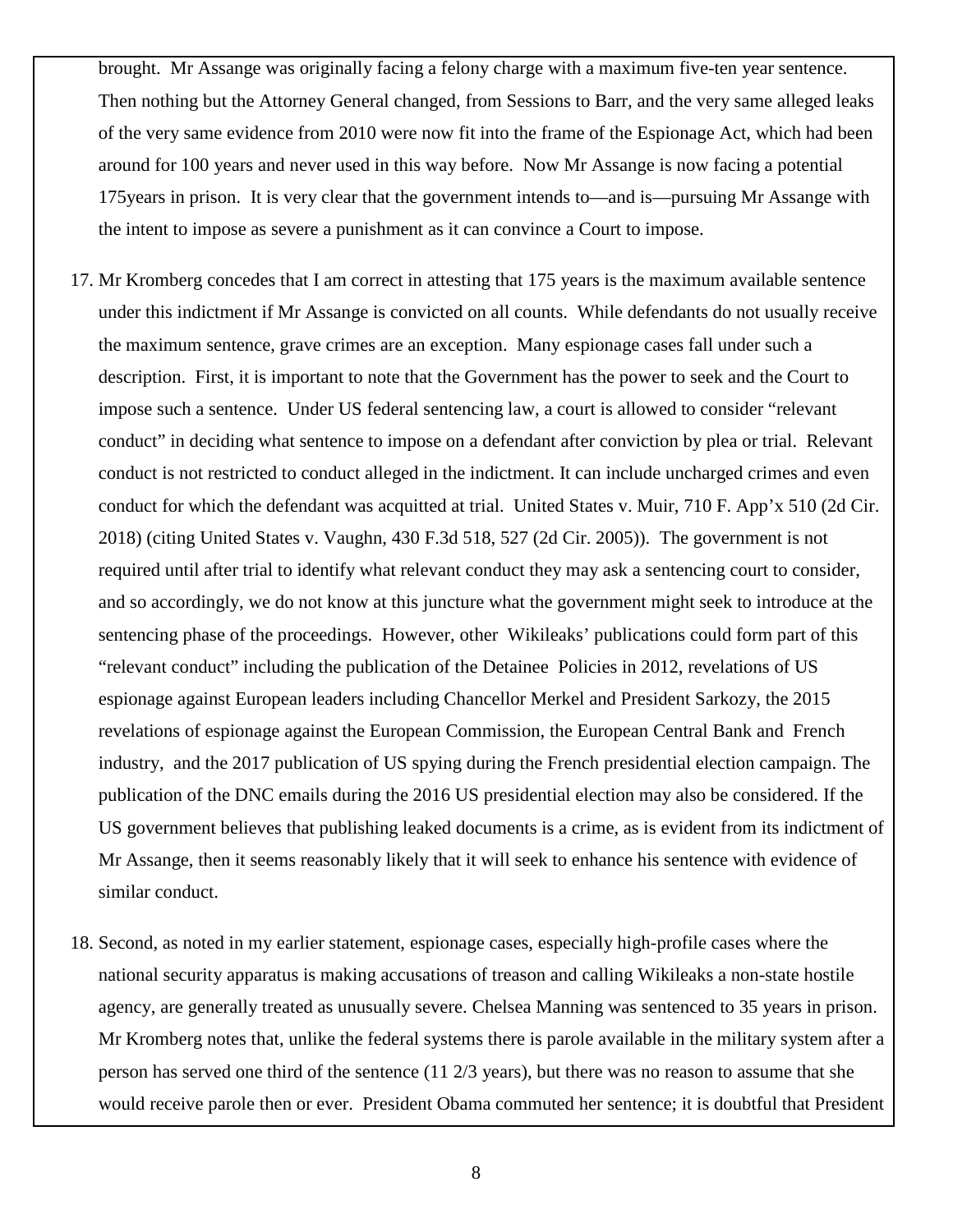Trump would have done similarly in this context (his commutations and pardons have been idiosyncratic to say the least). Trump tweeted an attack on the decision to free Manning and called her a traitor and had previously called for the death penalty. In fact, the President himself and other key figures in the Trump administration have said such conduct is deserving of the death penalty. Other espionage cases have resulted in extreme sentences —from the Rosenbergs (execution) to Aldrich Ames (life sentence without parole) to Jonathan Pollard (life sentence). The US Government has stated repeatedly that it regards the leaks in Mr Assange's case as extremely severe, and we can expect the DOJ's sentencing recommendation will reflect this view if Mr Assange is convicted. Had the Department of Justice wanted to proceed on the basis that it was not seeking a long custodial sentence, there would have been no reason to use its vast charging power to slice up the facts and add 17 separate counts—and potentially 170 years—to the case after the first indictment. This was a conscious decision which had the unmistakable purpose of increasing the gravity and the jeopardy of the case.

19. Mr Kromberg could state that in the event of conviction, the Government will not seek a sentence above guidelines range or limited to a certain term or only with respect to a single count with cumulation, but he has not. Similarly, he has not stated that Mr Assange will not be subject to Special Administrative Measures, a Communications Management Unit, isolation or other extreme conditions either before trial or post-conviction. Nor has he said Mr Assange will not be sent to Super Max in ADX Florence Colorado, where prisoners live underground for 23 hours per day. Rather, he actively asserts in his sworn affidavit that the Government may indeed apply the harshest of options to him.. (GK-Decl. 1;  $\P$ 95, 102-103). His failure to make any commitment at all to this Court is, in my view, extremely concerning with respect to DOJ's probable intentions in this case.

### **B. US Prisons Provide Inadequate Mental Health Treatment**

20. Mr Assange will not receive adequate mental health care in a US prison. As I understand, Mr Assange is facing an array of mental health problems, including serious depression and suicidal tendencies, and may suffer from Asperger's Syndrome. US prisons are woefully understaffed, especially with respect to quality mental health services, even with respect to high-profile prisoners. Mr Kromberg recites the protocol for dealing with suicidal prisoners, but does not, and cannot, vouch for its efficacy. That is not surprising. While he acknowledges that suicidal prisoners are to be guarded at all times, this operating procedure has failed. Jeffrey Epstein, then one of the highest profile prisoners in the US prison estate who was famously accused of sex trafficking and awaiting trial, committed suicide while ostensibly being guarded continuously in the Metropolitan Correctional Center in New York; the *two* cameras that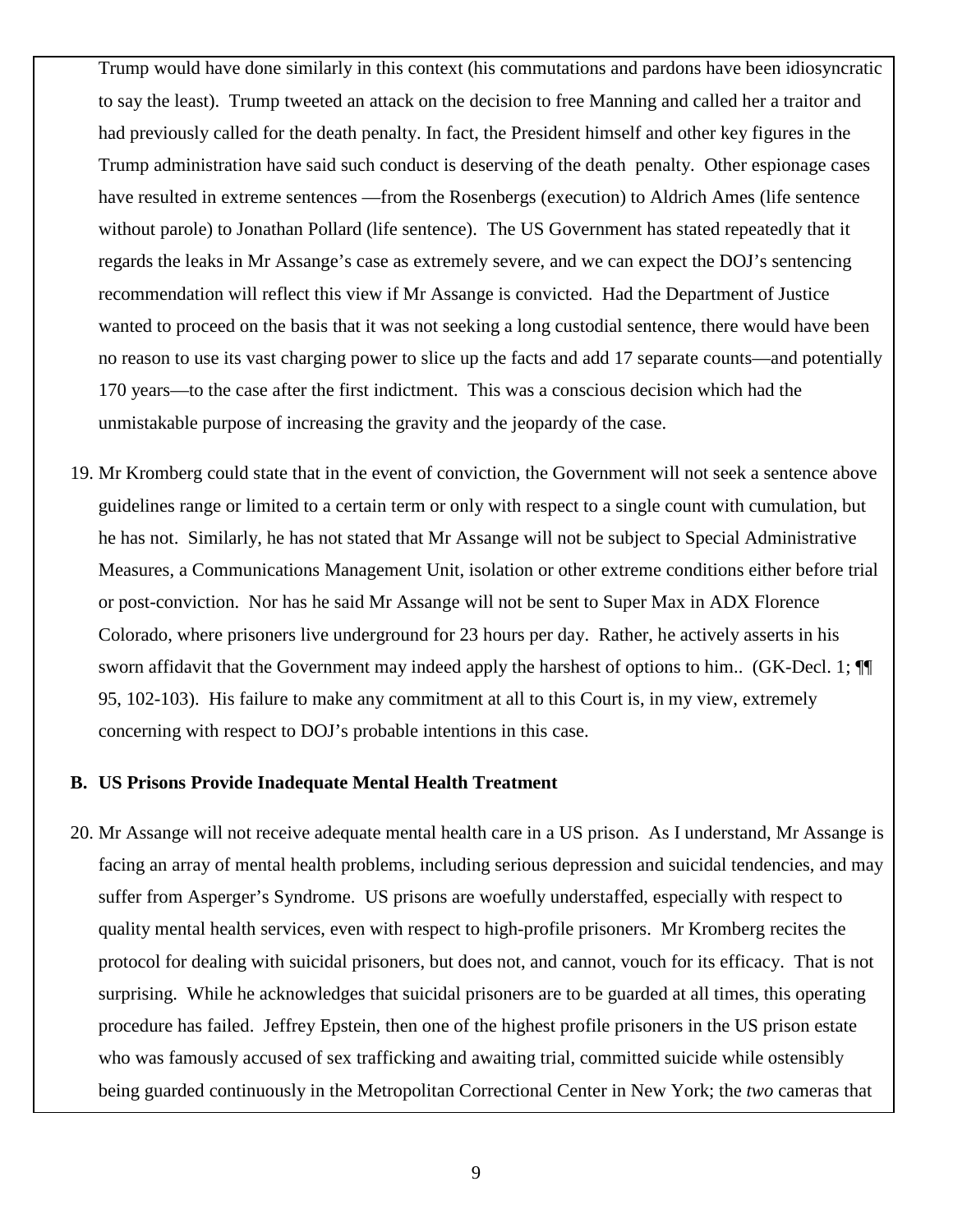were supposed to be filming his cell malfunctioned the night he did so. Mr Epstein was reported to have private, compromising information on many powerful people, just as Mr Assange likely does. My confidence that he will be safe from harm—whether inflicted by himself or others—is low.

- 21. Mr Kromberg's statement once again offers the aspirational talking points but does not offer a full and accurate picture of what mental health care is actually like at the BOP. Mr Kromberg does not reference that even the BOP admits that it cannot accurately determine the number of inmates who have mental illnesses, because staff do not always document mental illnesses, and accordingly it is "unable to ensure that it is providing appropriate care to them."[6](#page-9-0) Estimates suggest that the current care is woefully inadequate. In 2017, the Department of Justice released a report indicating that the BOP's Chief Psychiatrist estimated that as many as 40% of inmates had significant, diagnosable mental illness; only three percent of prisoners were being regularly treated for mental illness.<sup>[7](#page-9-1)</sup>
- 22. It is important to note that, while these studies are illuminating, they are based on old data. While the BOP has, at times, promised to upgrade, and has purported to implement different policies, it has never been given the proper resources. Mental health is a significant societal problem in the US and not surprisingly, there is little public support for diverting scarce resources to prisoners. Public records obtained by experts indicate that, although the BOP in 2014 implemented a new mental health care policy, it administered it by "lower[ing] the number of inmates designated for higher care levels by more than 35 percent. Increasingly, prison staff are determining that prisoners—some with long histories of psychiatric problems—don't require any routine care at all."<sup>[8](#page-9-2)</sup> But wishing away prevalent mental illness, while perhaps creating less alarming statistics, does not address the actual problem.
- 23. Cutting corners led to predictable results. According to the respected Marshall Project, which analyzed records obtained from the BOP, "[t]he combined number of suicides, suicide attempts and self-inflicted

<span id="page-9-1"></span> $^7$  Id.

<span id="page-9-0"></span><sup>6</sup> US Department of Justice, Office of Inspector General, Review of the Federal Bureau of Prisons' Use of Restrictive Housing for Inmates with Mental Illness, July 2017, at ii, [https://oig.justice.gov/reports/2017/e1705.pdf.](about:blank)

<span id="page-9-2"></span><sup>&</sup>lt;sup>8</sup> Christie Thompson and Taylor Elizabeth Eldridge, 'No One to Talk You Down': Inside federal prisons' dangerous failure to treat inmates with mental-health disorders, WASHINGTON POST (Nov. 21, 2018), available at [https://www.washingtonpost.com/news/national/wp/2018/11/21/feature/federal-prisons-weretold](about:blank)[to-improve-inmates-access-to-mental-health-care-theyve](about:blank)[failedmiserably/?noredirect=on&utm\\_term=.173379d6b7d9.](about:blank)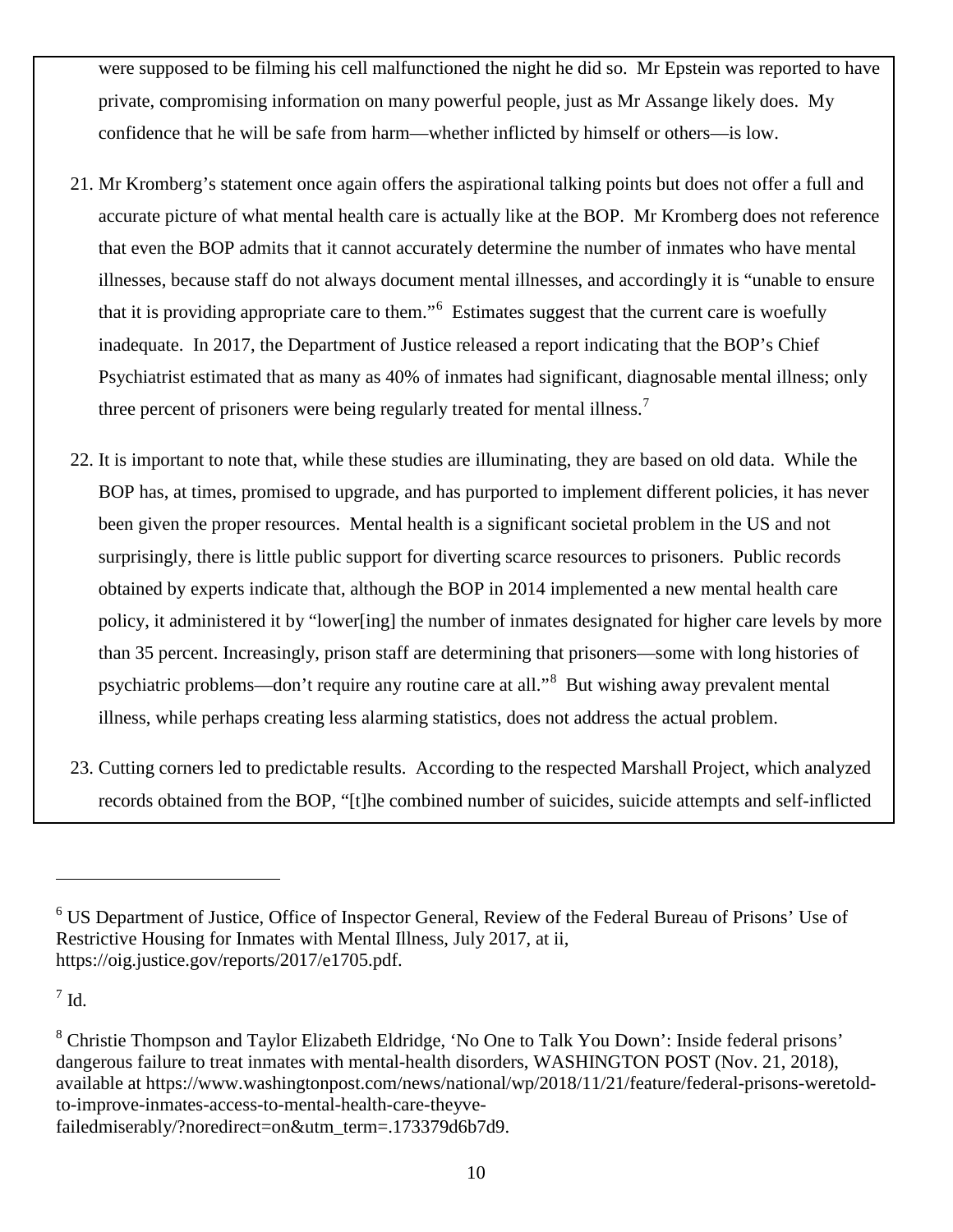injuries have increased 18 percent from 2015—when the bureau began tracking such figures—through  $2017."$ <sup>[9](#page-10-0)</sup>

- 24. I would expect the present-day situation to be even worse given that President Trump has made dramatic cuts to the Bureau of Prisons budget. In January 2017, a hiring freeze went into effect, which was later made permanent. Between 2017 and 2018, "the bureau has eliminated 6,000 positions nationwide, a 14 percent staffing decrease from the  $43,000$  positions in the system."<sup>[10](#page-10-1)</sup>
- 25. As noted above, with regard to Mr Epstein, even with the full battery of precautions in place, suicide is still a real possibility. And given the ever-decreasing resources of the BOP, and the already-deficient mental health treatment, extradition to the US into the custody of the BOP poses especially grave risks to Mr Assange. Further the means to reduce suicide risks would significantly reduce his ability to prepare for his trial.
- 26. Mr Assange has a reasonable likelihood of being subjected to Special Administrative Measures; Mr Sickler addresses how these conditions may affect Mr Assange's mental health. However, having reviewed the limitations on solitary confinement pronounced by the European Court in Ahmad & Ors. v. UK, I believe that the SAMs imposed on Mr Assange would not be compliant with the Ahmad Court's requirements. The Ahmad Court determined that solitary confinement must be "accompanied by procedural safeguards guaranteeing the prisoner's welfare and the proportionality of the measure." Ahmad, ¶ 212. These include, in relevant part, articulable, substantive reasons for such confinement and any extension of the duration of that confinement. The decision to so confine a prisoner must, at each extension thereof, address the prisoner's circumstances and behavior, in increasing detail as time goes by. Monitoring of the prisoner's physical and mental health must be in place, and the prisoner must have recourse to an "independent judicial authority [to] review the merits of and reasons for a prolonged measure of solitary confinement." Id.
- 27. First, although the European Court found that solitary confinement is permissible, it rendered its decision in 2012, and has not had the benefit of recent studies to inform its opinion on whether solitary confinement is truly a safe form of punishment or prison population management. According to a study by Cornell University, an analysis of the Danish prison system found that 4.5% of former inmates who

<span id="page-10-0"></span> $^9$  Id.  $\,$ 

<span id="page-10-1"></span> $^{10}$  Taylor Dolven, Trump's cuts to federal prison system "decimates" jobs, Vice News, Feb. 13, 2018, [https://www.vice.com/en\\_ca/article/wj4jbm/trumps-cuts-to-federal-prison-system-decimates-jobs](about:blank)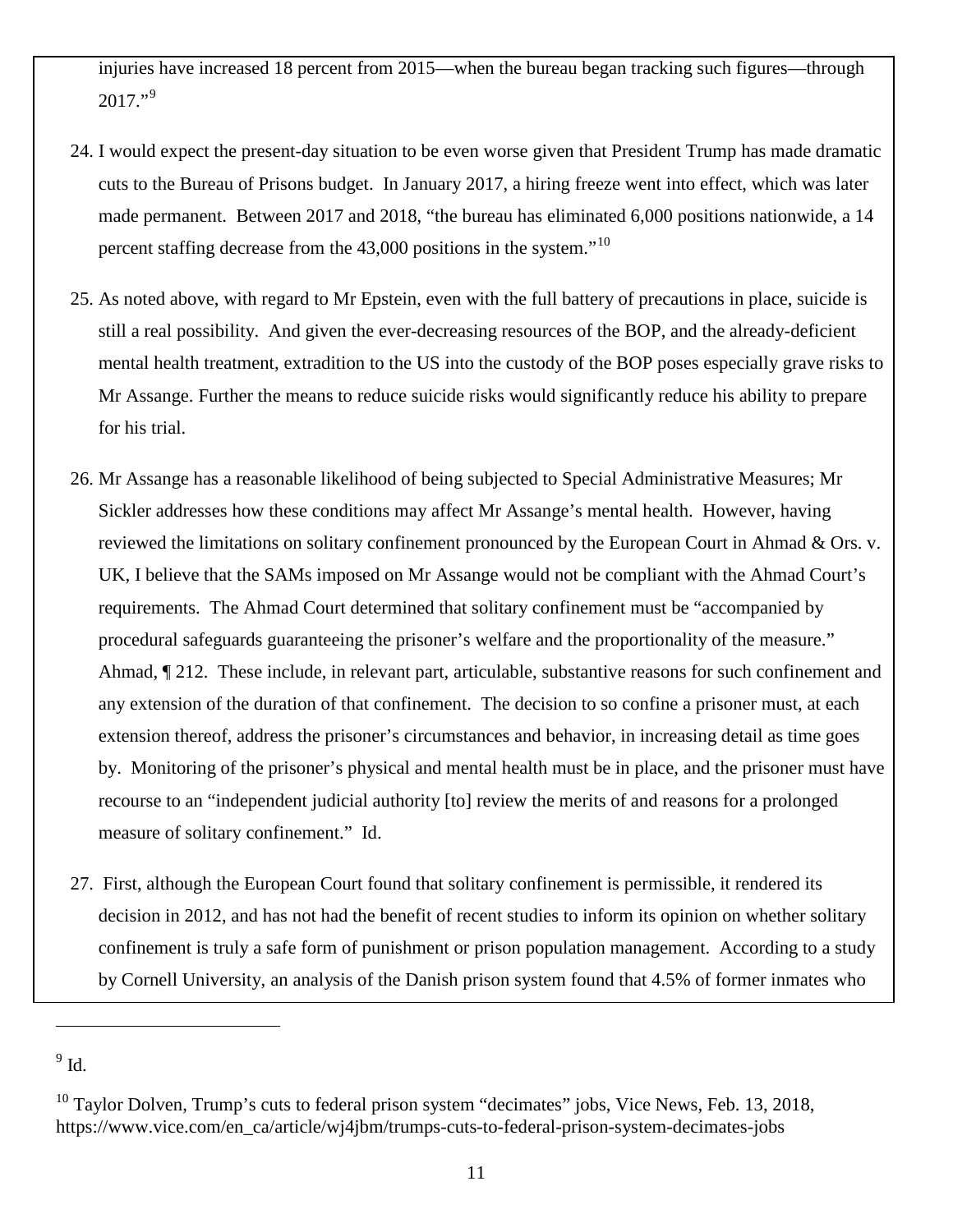had spent time in solitary confinement died within five years of being released. That was a 60% higher rate than those who were not placed in solitary.<sup>11</sup> The study involved 14, 000 prisoners; of the nearly 1,700 inmates who experienced solitary confinement, the average total stay was nearly nine days, but half spent fewer than five days and two-thirds less than a week. The authors of this study drew their conclusions only from prisoners who were placed in solitary confinement as a punishment; in a later update, they acknowledged that the correlation between early death and all forms of solitary confinement—including administration segregation—was likely much higher than their study concluded.[12](#page-11-1)

- 28. Separate and apart from recent medical studies, the system of segregating prisoners—whether as a means of punishment or for their own purported safety—falls far short of what the European Court insisted upon in Ahmad. Segregation in the US is more prevalent, less closely monitored and imposed for vastly longer periods of time than envisaged by the European Court.
- 29. A comprehensive report<sup>[13](#page-11-2)</sup> on solitary confinement establishes that the manner in which the United States implements programs of solitary confinement violates human rights and rises to the level of torture. Inmates may be placed in solitary confinement for years without meaningful review, as required by the court in Ahmad. This includes detention before trial takes place which is "meant to bludgeon people into cooperating with the government, accepting a plea, or breaking their spirit."<sup>[14](#page-11-3)</sup>
- 30. The United States has lax requirements for articulating reasons why SAMs might continue to be imposed on a prisoner. Unlike in Ahmad, where the Court conveyed that the original circumstances should still exist, and there should be increasing detail provided over time, "in the post-9/11 era, the DOJ must only

<span id="page-11-0"></span><sup>&</sup>lt;sup>11</sup> Christopher Wildeman, PhD, Lars Andersen, PhD, *Solitary confinement placement and post-release mortality risk among formerly incarcerated individuals: a population-based study*, The Lancet, Vol. 5, Issue 2 (Feb. 5, 2020) available at [https://www.sciencedirect.com/science/article/pii/S2468266719302713.](about:blank)

<span id="page-11-1"></span><sup>&</sup>lt;sup>12</sup> Christopher Wildeman, Lars HøjsgaardAndersen, Even better data on solitary confinement are needed, The Lancet (Apr. 27, 2020) [https://www.sciencedirect.com/science/article/pii/S2468266720300578](about:blank)

<span id="page-11-2"></span><sup>&</sup>lt;sup>13</sup> Allard K. Lowenstein International Human Rights Clinic and The Center for Constitutional Rights, "The Darkest Corner: Special Administrative Measures and Extreme Isolation in the Federal Bureau of Prisons", September 2017, p 6-10, [https://ccrjustice.org/sites/default/files/attach/2017/09/SAMs%20Report.Final\\_.pdf.](about:blank)

<span id="page-11-3"></span> $14$  Id. at 14.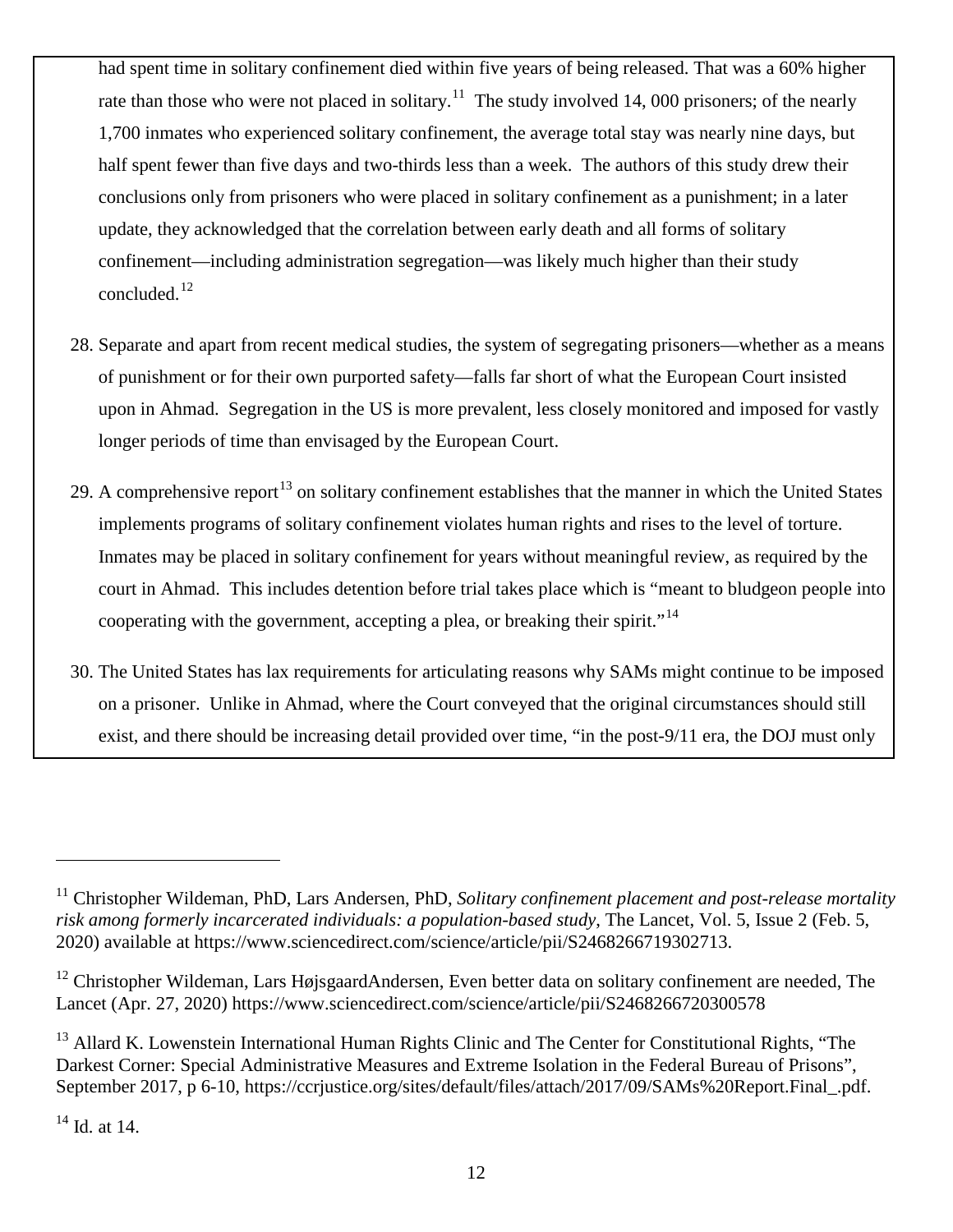demonstrate that some reason exists for the continued imposition of SAMs – even if that reason has nothing to do with the original reason for their imposition."[15](#page-12-0) The DOJ justifies the imposition of SAMs with boilerplate language, never bothering to explain with specificity why, for instance, a prisoner must be restricted from access to media, only that his are "the most egregious circumstances," every time.<sup>16</sup>

- 31. The US has not imposed administrative segregation sparingly. A 2013 Government Accountability Office report found that seven percent of the BOP's 217,000 prisoners were held in solitary confinement.<sup>17</sup> A newer study showed that as of 2018, roughly 4.5% of federal prisoners were kept in solitary confinement, or nearly 61,000 people.<sup>18</sup> All 400 prisoners at ADX Florence live in a form of solitary confinement; in seven of the nine units, they are kept in separate cells, confined for 22-23 hours per day.<sup>19</sup> Administrative segregation denies an inmate any interaction at any time with other inmates. Meals are all taken in cells and exercise periods are also taken alone. The decision of whether or not to place Mr Assange under a SAMs regime will be taken at the executive level. The likely decision-maker is the current head of the CIA, Gina Haspel, who was implicated in the destruction of the CIA's "torture tapes." Mr Assange has called for whistleblowers to come forward with those tapes and he campaigned against Gina Haspel's nomination by Trump, even referring to her as the "torture queen".
- 32. There is no maximum limit on the amount of time that a prisoner may be kept in solitary confinement in a Special Housing Unit, nor does the BOP always track the total amount of time spent in isolation.<sup>[20](#page-12-5)</sup> A prisoner is entitled to review of segregation after 3 days, 7 days, and then every 30 days. 28 C.F.R. §

 $\overline{a}$ 

<span id="page-12-1"></span><sup>16</sup> Id. at 10.

<span id="page-12-0"></span><sup>15</sup> Id. at 4.

<span id="page-12-2"></span><sup>&</sup>lt;sup>17</sup> GAO, Report to Congressional Requesters, Improvements Needed in Bureau of Prison's Monitoring and Evaluation of Impact of Segregated Housing, May 2013, [https://www.gao.gov/assets/660/654349.pdf.](about:blank)

<span id="page-12-3"></span><sup>&</sup>lt;sup>18</sup> Reforming Restrictive Housing: The ACSA-Liman Nationwide Survey of Time-in-Cell, Oct. 2018, [https://law.yale.edu/sites/default/files/documents/pdf/Liman/asca\\_liman\\_2018\\_restrictive\\_housing\\_revised\\_sept](about:blank) [\\_25\\_2018\\_-\\_embargoed\\_unt.pdf](about:blank)

<span id="page-12-5"></span><span id="page-12-4"></span><sup>&</sup>lt;sup>19</sup> Susan Greene, The ADX, the Federal Super Max Prison in Colorado, is Force-Feeding Hunger Strikers, The Colorado Independent, June 17, 2019, [https://www.coloradoindependent.com/2019/06/17/adx-supermax](about:blank)[colorado-force-feeding/;](about:blank) see also District of Columbia Corrections Information Council, USP Florence Administrative Maximum Security (ADX) Inspection Report, at 10, Oct. 31, 2018, https://cic.dc.gov/sites/default/files/dc/sites/cic/publication/attachments/Florence%20ADMAX%20Inspection% 20Report%20and%20BOP%20Response%20-%2010.31.18.pdf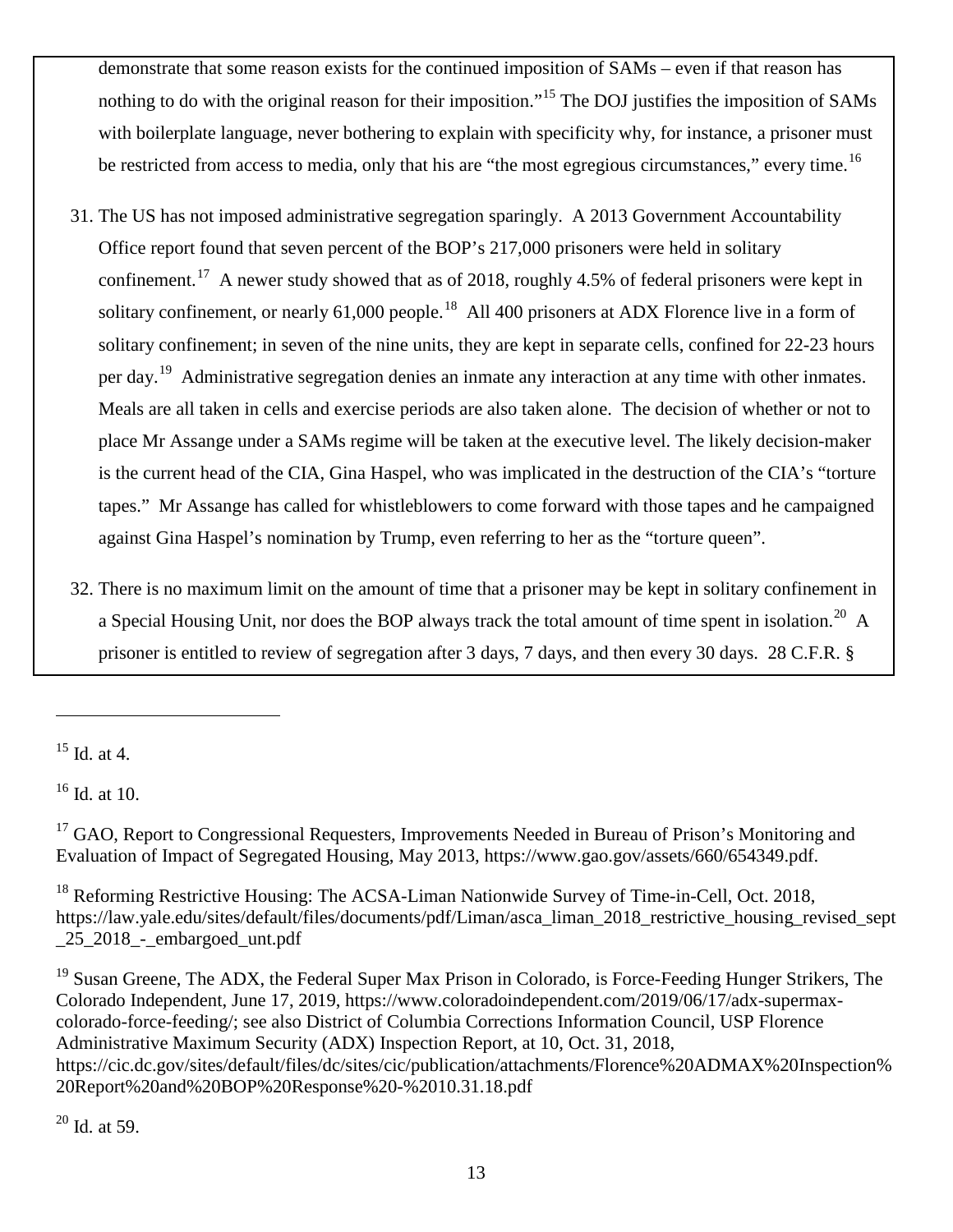541.26. There is no requirement that the Segregation Review Official articulate findings justifying continued detention. Mental health care is not contemplated except that every 30 days, someone from "mental health staff" will conduct a "personal interview." 28 C.F.R. § 541.32.

- 33. During the course of solitary confinement, inmates suffer psychological damage that often results in an inability to communicate meaningfully or effectively with other people, including and especially his or her lawyers, which inhibits a prisoner's meaningful participation in his own defense (or appeal).<sup>21</sup> And because SAMs prohibit prisoners from writing to anyone who is not on their list of approved contacts, it can be nearly impossible to find a lawyer to help them apply for a meaningful administrative remedy or judicial review.<sup>22</sup> Those who do manage to get through to a court find that judges are too willing to defer to vague claims of "national security interests" and will uphold the imposition of SAMs.
- 34. Mr Kromberg suggested that Mr Assange may be placed in SAMs for national security reasons, which is an example of how the government invokes "national security" in a way that deprives people of their human rights. (GK-Decl. 1, 195). Mr Kromberg cites 28 CFR § 501.2, which authorizes segregation of a prisoner to prevent the disclosure of classified information that poses a threat to national security. [But Mr Assange is not privy to any classified information that he has not published], and thus there could be no reasonable grounds to aver that his repetition of that information, published in 2010, poses a threat to anyone, much less the national security of the United States in the year 2020. Yet Mr Kromberg still reserves the possibility of segregation based on his possession of old information already in the public domain.
- 35. The fact that Mr Kromberg raises national security as a justification for SAMs given the obviously attenuated nexus, raises concerns that national security is being used without real analytical scrutiny of actual risk to lay the foundation for the most restrictive and severe conditions possible for Mr Assange, reflecting the level of animus and punitive motivation with respect to Mr Assange that has been reflected throughout this administration.
- 36. I should also add with respect to SAMs that Mr Kromberg stated that Mr Assange would be held at the Alexandria City Truesdale Detention Center to await trial in federal court nearby and so if SAMs were imposed, would be subject to the SAMs regime at that facility. I am very familiar with that facility and the implications of SAMs, as I and my firm represented Ahmad Abu Khatallah, who was accused of

<span id="page-13-0"></span> $21$  Id. at 16.

<span id="page-13-1"></span> $22$  Id. at 18.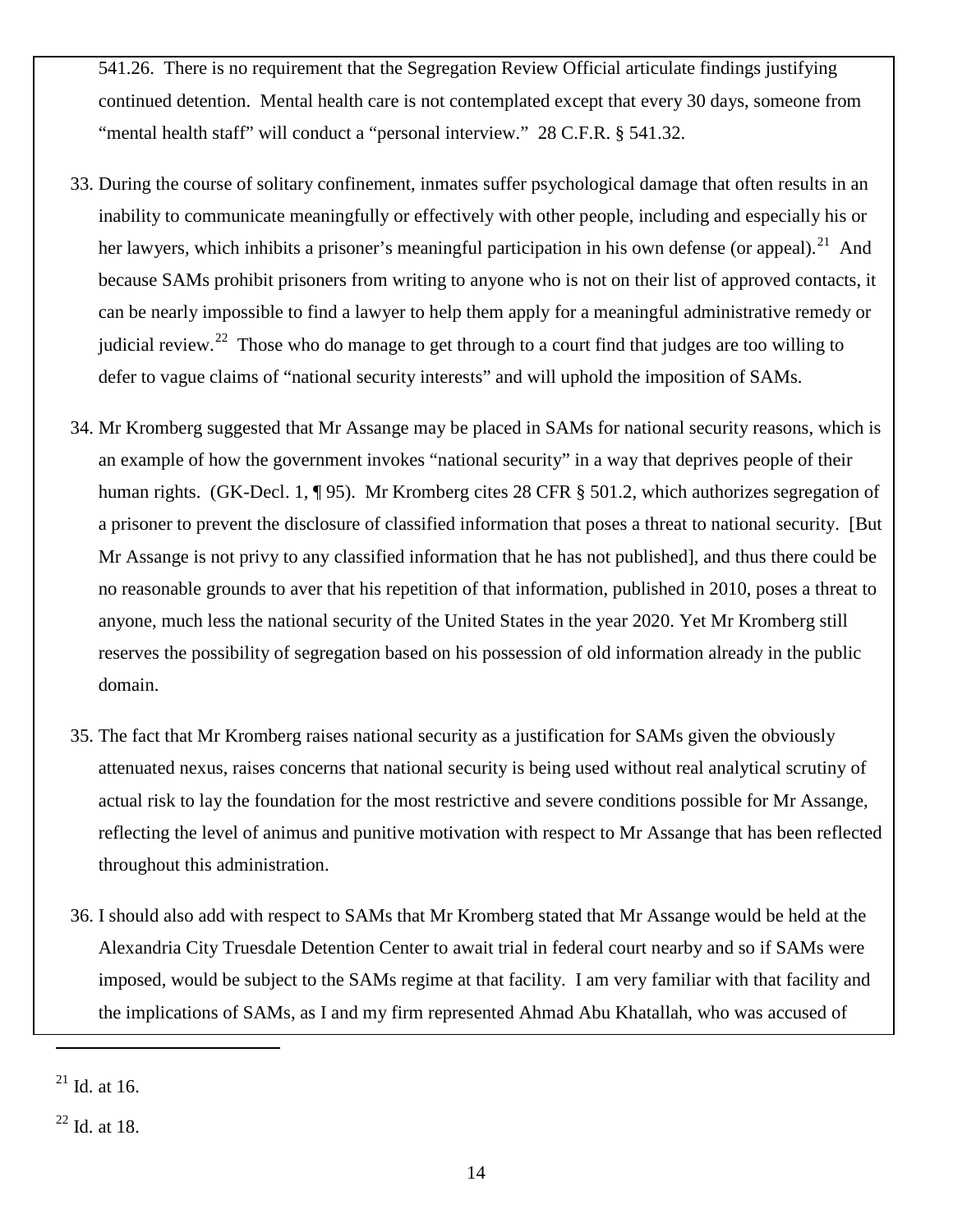murdering the US Ambassador to Libya and three others and was kidnapped in Libya and brought to the US for trial (where he was acquitted on 14 of 18 counts, and all four homicide counts).

37. Mr Khatallah was confined to a small, spare cell for some 23 hours per day. Because SAMs prisoners are isolated from all other prisoners at all times, he was only permitted to leave his cell for meetings with counsel (when the floor was cleared for his transport in leg and arm shackles from his cell to a dedicated room where he was subject to surveillance at all times) or for exercise, which generally took place in the middle of the night when all other prisoners were asleep and the exercise area was empty. He frequently declined exercise rather than be awakened to walk around a darkened empty area. He was not permitted to retain any documents in his cell. Counsel visits were limited and needed to be scheduled in advance and only if consistent with staffing capacity. I should note that in my experience, the issue was not the guards; it was structural isolation and restrictions on the ability to prepare a defense.

## **C. US Federal Prisons Are Failing to Protect Inmates From Covid-19**

38. The recent outbreak of coronavirus deserves mention. I should note that the figures are constantly evolving, but what is clear is that risk to Mr Assange's health is especially acute now, during the Covid-19 crisis. It has been widely reported that federal prisons have failed to take precautions to prevent the spread of the deadly virus throughout the prison population. As of early July, the Bureau of Prisons has reported that 6,343, or nearly 4.7%, of its prison population has tested positive for Covid-19; this figure excludes the additional cases reported by privately managed federal prisons.<sup>[23](#page-14-0)</sup> These numbers are likely to be significantly higher and to continue to climb, but there has been very limited testing done in prisons due to unavailability of testing equipment and resources While some of these prisoners are reported to have recovered, there is no way of knowing what is meant by "recovered." Persons who have contracted the novel coronavirus experience relapses and symptoms may persist for months, even though the individual may test negative.<sup>[24](#page-14-1)</sup> It is not merely the old or infirm who suffer from a prolonged or

<span id="page-14-0"></span> $^{23}$  Bureau of Prisons Website, [https://www.bop.gov/coronavirus/;](about:blank) [https://www.bop.gov/coronavirus/docs/private\\_prisons\\_covid\\_data.pdf](about:blank)

<span id="page-14-1"></span> $^{24}$  Ed Yong, COVID Can Last for Months, The Atlantic, June 4, 2020,

[https://www.theatlantic.com/health/archive/2020/06/covid-19-coronavirus-longterm-symptoms](about:blank)[months/612679/;](about:blank) see also An Analysis of the Prolonged COVID-19 Symptoms Survey by Patient-Led Research Team, May 11, 2020, available at [https://docs.google.com/document/d/1KmLkOArlJem-PArnBMbSp-](about:blank#heading=h.6k6pzd4mpduo)[S\\_E3OozD47UzvRG4qM5Yk/edit#heading=h.6k6pzd4mpduo](about:blank#heading=h.6k6pzd4mpduo)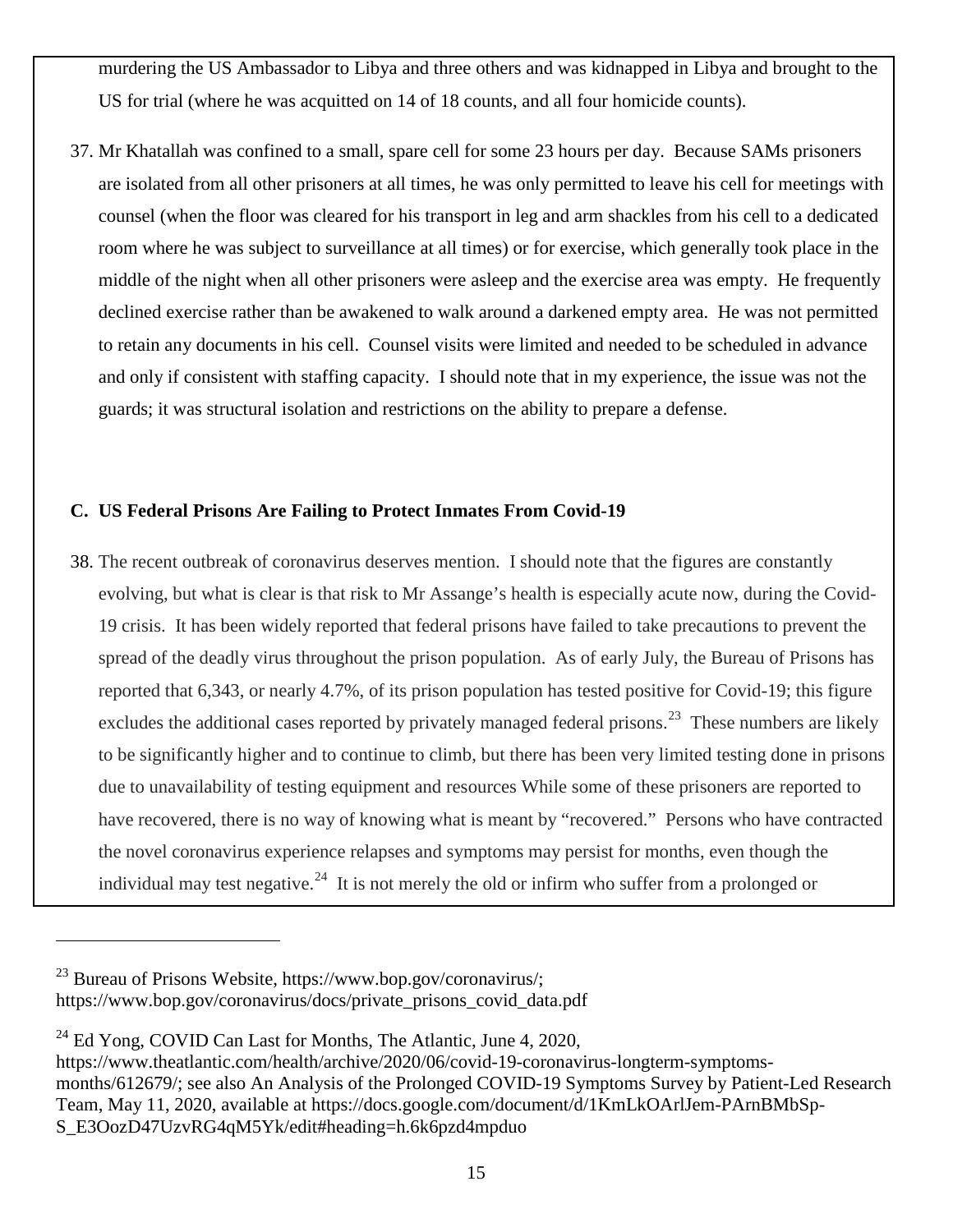recurring affliction; in a study led by individuals experiencing protracted COVID-19 infections, 3 out of 5 of them were between the ages of 30 and 49.

- 39. There is no evidence that federal prisons are being given adequate resources to protect their wards. Well into the pandemic in April, a letter from the top official in the federal prison in Manhattan, New York, informed a federal judge that the jail has no Covid-19 tests, and thus cannot test sick or high-risk inmates.<sup>[25](#page-15-0)</sup> As of April 3, 2020, they had only tested five inmates; four of them were positive for the virus.<sup>26</sup> In the weeks that have followed, conditions have not improved. As of April 22, as infections were peaking, only 19 inmates across the entire federal prison system in New York City had been tested, of which 11 were positive, and the numbers of prison staff who had been confirmed positive had continued to rise. One federal public defender reported that "inmates call me from both jails every day short of breath and coughing, begging the corrections officers to be tested, only to be placed in solitary confinement." $^{27}$  $^{27}$  $^{27}$
- 40. A recent investigative report in The New Yorker, "Punishment by Pandemic", confirms what many advocates have feared: prisons have neither the resources nor the will to protect inmates from this virus. The pandemic has created a domino effect—in one prison in Arkansas, an inmate suffering from Covid-19 was placed in the "Hole", and despite the pleas of his fellow inmates, the guards did not check on him. A former prison nurse commented "[i]t's a pride issue. The mentality of the infirmary is: these individuals are worthless." Guards came by the Hole only to move the man back to the general population. He collapsed, was handcuffed, and then died.<sup>28</sup>
- 41. The defense bar has filed petitions for compassionate release, highlighting the rapid spread of Covid-19 in the prisons, as there is nowhere within the prisons to take sick and infected prisoners. Nonetheless,

<span id="page-15-3"></span> $^{28}$  Rachel Aviv, Punishment by Pandemic, The New Yorker, June 15, 2020, [https://www.newyorker.com/magazine/2020/06/22/punishment-by-pandemic.](about:blank)

<span id="page-15-0"></span><sup>&</sup>lt;sup>25</sup> James Hill and Luke Barr, No COVID-19 tests available for prisoners at center of New York outbreak, court documents show, ABC News, Apr. 4, 2020, [https://abcnews.go.com/Health/covid-19-tests-prisoners-center](about:blank)[york-outbreak-court/story?id=69969077.](about:blank)

<span id="page-15-1"></span><sup>&</sup>lt;sup>26</sup> Noah Goldberg and Stephen Rex Brown, Federal jails in NYC have only tested a handful of inmates for coronavirus: report, NY Daily News, Apr. 3, 2020, https://www.nydailynews.com/coronavirus/ny-coronavirusfederal-jails-mdc-mcc-report-testing-numbers-20200403-wz2rm2xrivfyzmmgb66tbt77oi-story.html.

<span id="page-15-2"></span> $^{27}$  Noah Goldberg, Coronavirus testing at New York's federal jails comes to standstill even as guards continue to come down with virus, NY Daily News, Apr. 22, 2020, [https://www.nydailynews.com/coronavirus/ny](about:blank)[coronavirus-federal-jails-mdc-mcc-no-new-tests-20200422-ozsitxee4ba2lceexrebwx4n4e-story.html](about:blank)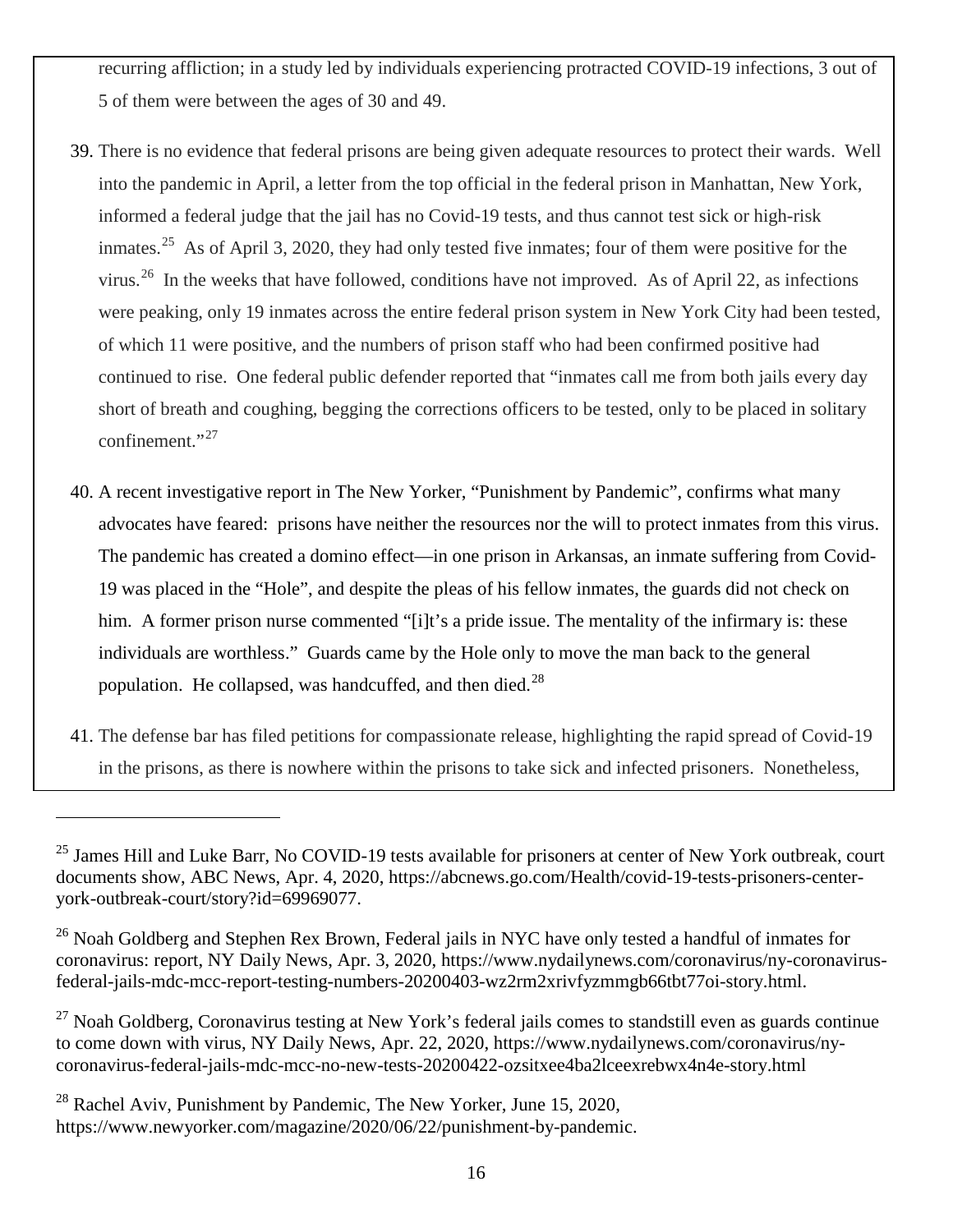prosecutors continue to request preventative detention and to oppose petitions for pretrial release. There is no reasonable prospect that Mr Assange would receive compassionate release either pre-trial or postconviction.

- 42. There is evidence that some wardens are using administrative segregation as a means to deal with inmates suffering from Covid-19. One woman was moved from the infirmary to solitary confinement, during which time she was locked in a shower and died.<sup>[29](#page-16-0)</sup>
- 43. I would also note that if extradited, Mr Assange's ability to meet with his attorneys in person will likely be impacted for as long as the Covid-19 crisis persists. According to the website of the Alexandria Detention Center, inmates may only meet with their counsel via videoconference.<sup>30</sup> The pandemic naturally impairs the ability of society to function as usual; for most of us, it does not abridge the fundamental right to be free from incarceration without due process or meaningful access to counsel. For Mr Assange, the persistence of the pandemic may very well impair his due process rights and right to counsel. This is especially true given that he will have no assurance that the videoconferences are not monitored (as were his conversations with counsel at the Ecuadorian Embassy, which were then shared with the US Government). The US government has also listened in on conversations between counsel and their clients when national security is at issue in the case. For instance, in the Guantanamo cases, which I have actively litigated, counsel have found—numerous times—recording devices and microphones in meeting rooms with their clients. The prosecution did not deny listening in on the meetings, but cited national security as a justification, and averred only that no one in a prosecutorial or law enforcement role had heard them.<sup>31</sup> The widely shared inference was that the CIA and other intelligence agencies were listening in. It is highly unlikely that Mr Assange is going to be able to form a relationship of trust with his attorneys—which is essential to his defense—if he can only speak with them via videoconference with the reasonable fear that these communications are all monitored.

## **IV. Additional Evidence That the Prosecution of Mr Assange Is Driven By Political Motivations**

<span id="page-16-0"></span><sup>&</sup>lt;sup>29</sup> Alice Speri, A woman died of covid-19 in a new jersey prison after begging to be let out of a locked shower, The Intercept, May 11, 2020, [https://theintercept.com/2020/05/11/new-jersey-prisons-coronavirus-death/](about:blank)

<span id="page-16-1"></span><sup>30</sup> [https://www.alexandriava.gov/sheriff/info/default.aspx?id=4182](about:blank)

<span id="page-16-2"></span><sup>&</sup>lt;sup>31</sup> Carol Rosenberg, Latest Attorney-Client Privacy Issue at Guantanamo is Called "Unintentional" Listening, Miami Herald, July 2, 2017, [http://www.miamiherald.com/news/nation](about:blank)[world/world/americas/guantanamo/article159333239.html](about:blank)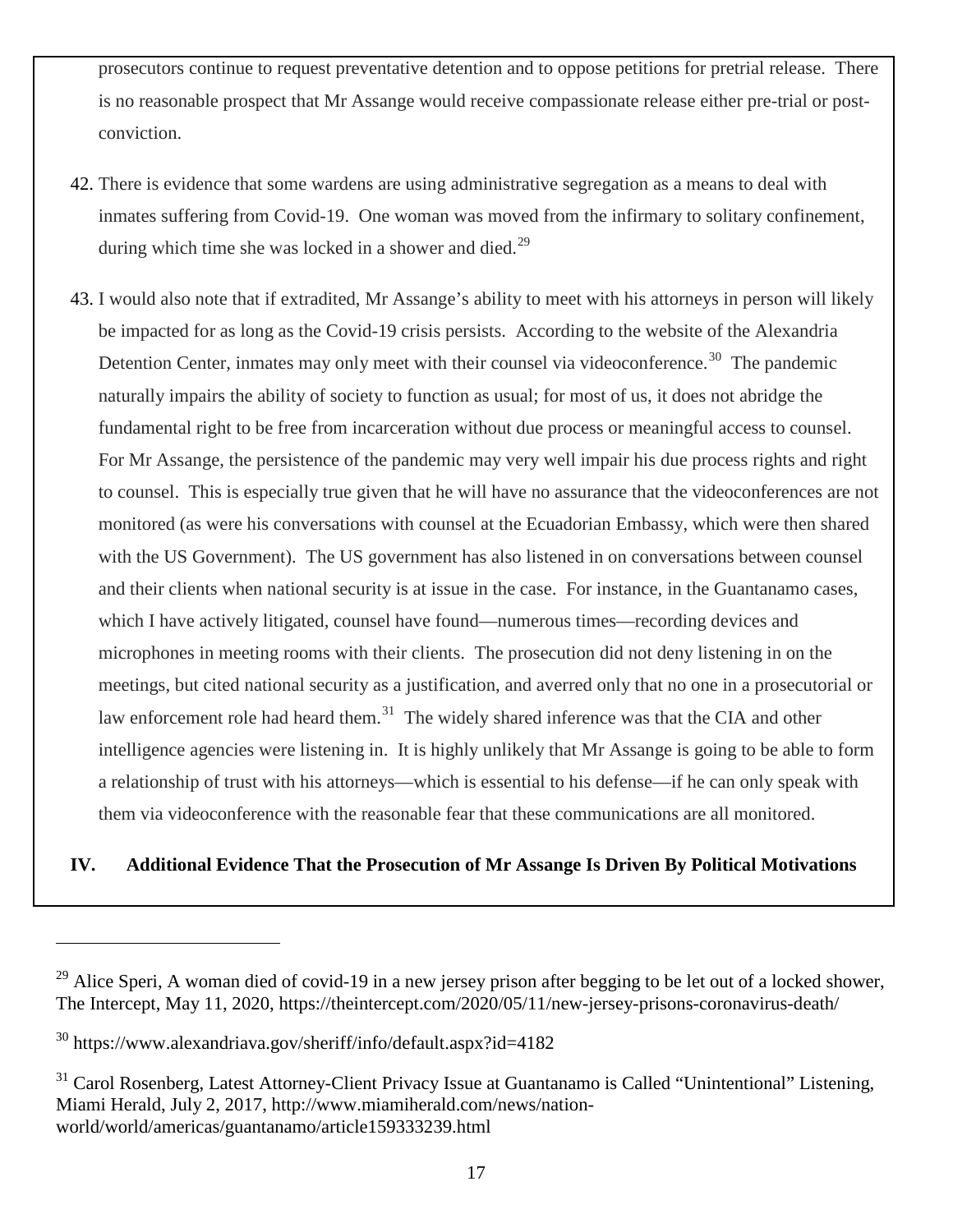- 44. I set forth at length in my Second Statement why the Department of Justice—under Attorney General Barr especially—has abandoned its political independence in a truly unprecedented manner. In my Third Statement, I opined on why the original charges and the Superseding Indictment showed manifestly political motivations, not reasoned interpretations of law or legitimate concern for national security. Events that have transpired since I submitted my last statement on this issue only further reinforce this point.
- 45. I submit this statement to add to the record further conduct by Attorney General Barr that illustrates, in an unequivocal way, that the DOJ has been transformed into a political apparatus that serves the President's personal whims and prejudices. As this Court may be aware, Mr Barr essentially sought the position of Attorney General by sending an unsolicited memorandum to the DOJ expressing his views on the Russia investigation and his views of the power of the Presidency as effectively unlimited under the controversial unitary executive theory.<sup>[32](#page-17-0)</sup> According to that theory, the Department of Justice is yet another executive agency that is under the plenary control of the President and has no independence or insulation from Presidential preferences or views as to whom he believes should be investigated and prosecuted. Mr Trump embraces that theory, and is on record stating, incorrectly, "I have absolute right to do what I want to do with the Justice Department."<sup>[33](#page-17-1)</sup>
- 46. Shortly after receipt of the Barr Memorandum, Mr Trump replaced then-Attorney General Sessions with Mr Barr, who has systematically overruled decisions and undermined the department of integrity and accountability in his pursuit of undoing the work of the Russia investigation, and burying and discrediting its meticulous findings. I would respectfully suggest that this is not simply my view, but it has been shared publicly and emphatically by literally thousands of career prosecutors and former senior officials of the Department, who have called for his resignation multiple times, based on his unprecedented interference on behalf of the President's friends and enemies in multiple cases.
- 47. Since the submission of my last opinion, there have been multiple manifest and unprecedented departures from the rule of law by the Department of Justice that bears upon the issue of whether this prosecution is political in motivation. There is growing consensus that the Department of Justice has

<span id="page-17-0"></span> $32$  William Barr Memo, June 8, 2018, available at [https://www.lawfareblog.com/document-william-barr-memo](about:blank)[obstruction-investigation](about:blank)

<span id="page-17-1"></span><sup>&</sup>lt;sup>33</sup> Michael Schmidt and Michael Shear, Trump Says Russia Inquiry Makes US Look 'Very Bad', NY Times, Dec. 28, 2017, [https://www.nytimes.com/2017/12/28/us/politics/trump-interview-mueller-russia-china-north](about:blank)[korea.html](about:blank)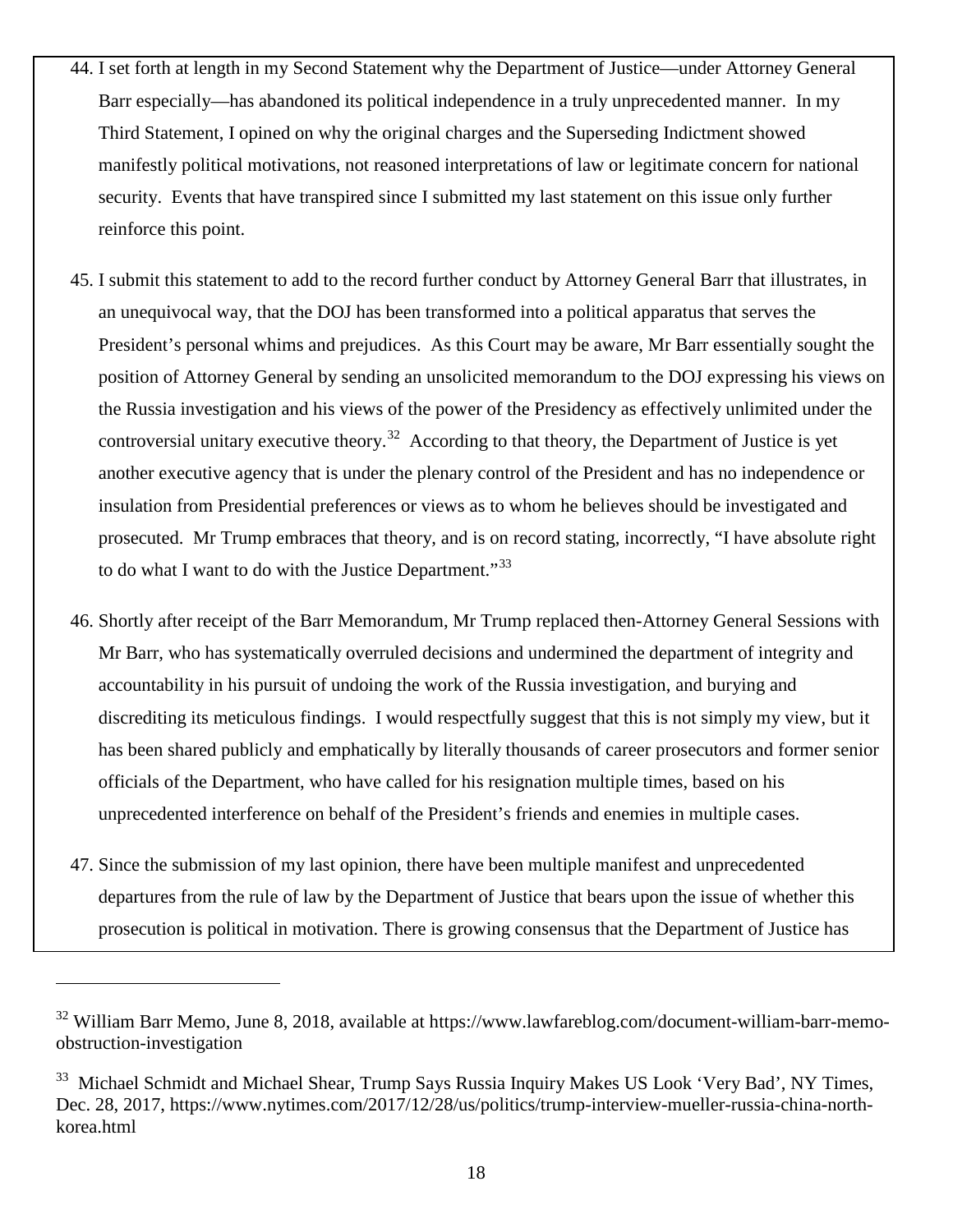been politicized by Mr Barr's egregious actions, and its independence eviscerated. The politicization of the DOJ is so apparent, and of grave concern, that it has become the subject of a congressional investigation. Testimony of former prosecutor Aaron Zelinsky confirmed that Mr Roger Stone's criminal case was treated differently solely because of Stone's relationship to the president.<sup>34</sup> Not only was his admission remarkable, but so too was the fact that Mr Zelinsky testified at all:

Legal analysts said the hearing itself was remarkable: prosecutors such as Zelinsky are virtually never permitted or willing to speak to Congress at all, let alone to describe the deliberations surrounding a particular criminal case. They negotiated their appearances independently of the Justice Department, but their lawyers conferred with department officials about limits on their testimony.

"Mr. Zelinsky's courageous testimony makes more painfully explicit and shocking the brazenness with which the attorney general and other Justice Department officials now readily manipulate cases to serve the president's political ends," said David Laufman, a former Justice Department counterintelligence official now in private practice. "And it also indicates how impervious these officials think they are to any meaningful accountability and consequences for their wrongful conduct."[35](#page-18-1)

48. Mr Zelinsky confirmed that there was "heavy pressure from the highest levels of the Department of Justice to cut Stone a break, and that the U.S. Attorney's sentencing instructions to us were based on political considerations."[36](#page-18-2) He was informed that "the acting U.S. Attorney was giving Stone such unprecedentedly favorable treatment because he was 'afraid of the President.'" Offering a sense of how extraordinary it was for the DOJ to depart from the Sentencing Guidelines, Mr Zelinsky attested that

For the Department to seek a sentence below the Guidelines in a case where

<span id="page-18-0"></span><sup>&</sup>lt;sup>34</sup> Mary Clare Jalonick and Michael Balsamo, Barr to testify as Democrats examine DOJ politicization, Washington Post, June 23, 2020, [https://www.washingtonpost.com/politics/courts\\_law/prosecutor-trump-ally](about:blank)[roger-stone-was-treated-differently/2020/06/23/fd8e9a8e-b5b2-11ea-9a1d-d3db1cbe07ce\\_story.html](about:blank)

<span id="page-18-1"></span> $35$  Matt Zapotosky and Karoun Demijian, Analysts say Barr is eroding Justice Department independence without facing any real personal consequence, Washington Post, June 24, 2020, washingtonpost.com/nationalsecurity/analysts-say-barr-is-eroding-justice-department-independence--without-facing-any-real-personalconsequence/2020/06/24/459778ca-b647-11ea-a8da-693df3d7674a\_story.html

<span id="page-18-2"></span><sup>&</sup>lt;sup>36</sup> Statement for the Record, Assistant US Attorney Aaron S. J. Zelinsky House Judiciary Comm, June 24, 2020, [https://judiciary.house.gov/uploadedfiles/zelinsky\\_opening\\_statement\\_hjc.pdf?utm\\_campaign=4024-519](about:blank)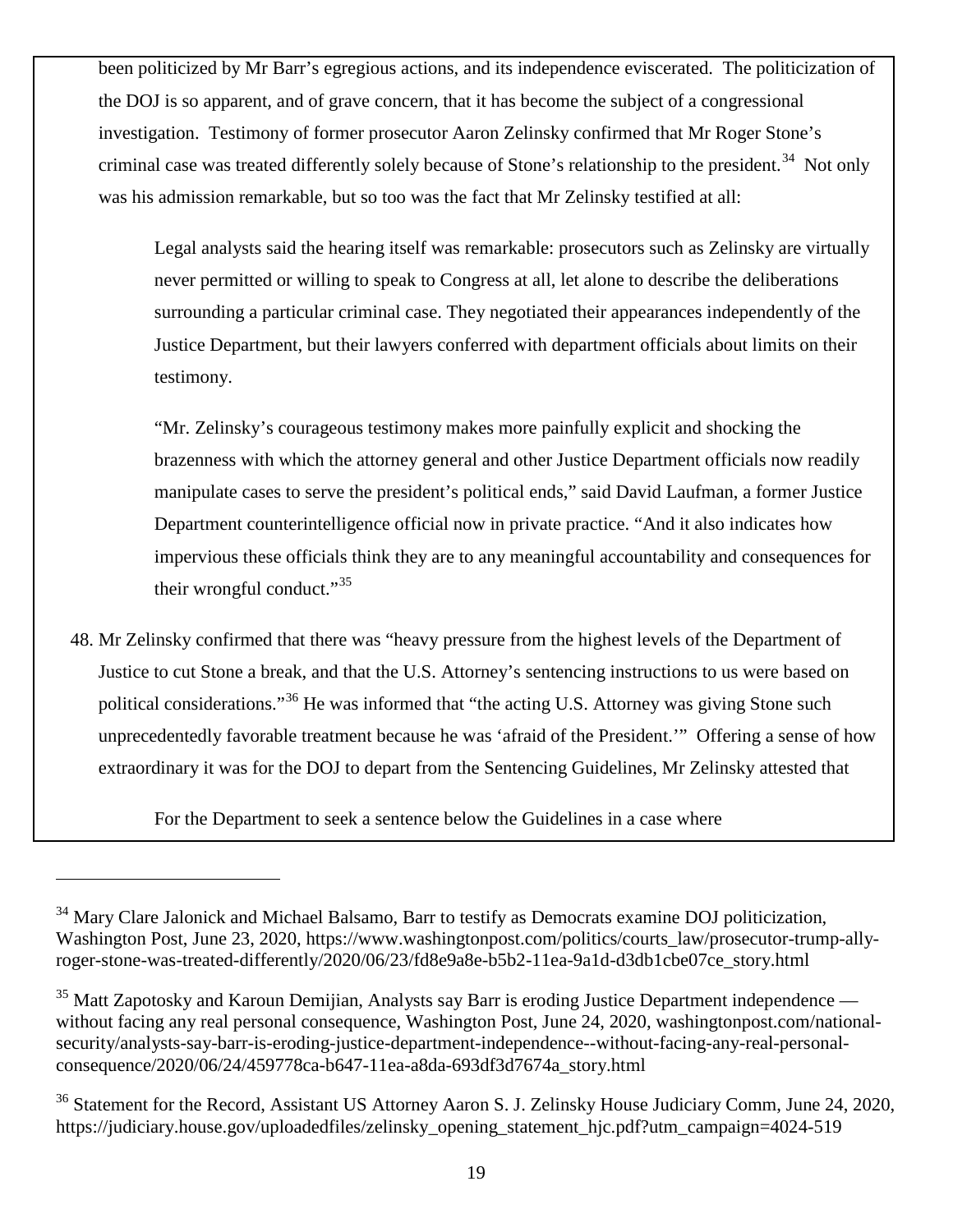the defendant went to trial and remained unrepentant is in my experience unheard of – all the more so given Stone's conduct in the lead-up to the trial. I was told at the time that no one in the Fraud and Public Corruption Section of the United States Attorney's Office in the District of Columbia – which prosecuted the Stone case after the Special Counsel's office completed its work – could even recall a case where the government did not seek a Guidelines sentence after trial. $37$ 

- 49. The Trump Administration intervened again to rescue another friend of Trump's from the consequences of his criminal conduct. On May 7, the DOJ announced that it intended to drop the charges against Retired General Michael Flynn despite the fact that Flynn pleaded guilty, twice, to lying to the FBI about his conversations with the Russian Ambassador to the US in late 2016 (before the Trump inauguration) regarding Flynn's representations that the incoming administration would take action to remove sanctions against Russia that President Obama had imposed in reaction to Russian interference in that election. Mr Flynn was a close advisor and surrogate for President Trump during his campaign and was also the National Security Advisor-designate. The National Security Advisor is one of the most powerful advisors in the government, as he is based in the White House and is tasked with coordinating and synthesizing all of the views of the various agencies involved with foreign policy, defense, intelligence and national security and advising the President. His proximity to the President and broad purview make the National Security Advisor the most important advisor and in most ways more influential than Cabinet Secretaries. Unlike Cabinet Secretaries, the National Security Advisor is not confirmed by the Senate, so it is the President's sole choice as to whom should be named.
- 50. Mr Flynn resigned as National Security Advisor in disgrace after 24 days once allegations surfaced that he had entered into discussions with the Russian Ambassador before President Trump's inauguration and then lied about whether he had done so. Engaging in foreign policy as a private citizen is a violation of the Logan Act under US law. Lying about it to the FBI is a criminal act. Mr Flynn denied to the FBI that he had contact with the Russians during the campaign and transition, and these materially false statements resulted in charges filed against him pursuant to 18 U.S.C. § 1001. Mr Flynn had also lied to Vice President-elect Pence about whether he had such a discussion.
- 51. As a former head of the Defense Intelligence Agency, Flynn would have known that there would have been surveillance and recording of the Russian Ambassador and so his lie was further troubling as both a

<span id="page-19-0"></span> $37$  Id. at 7.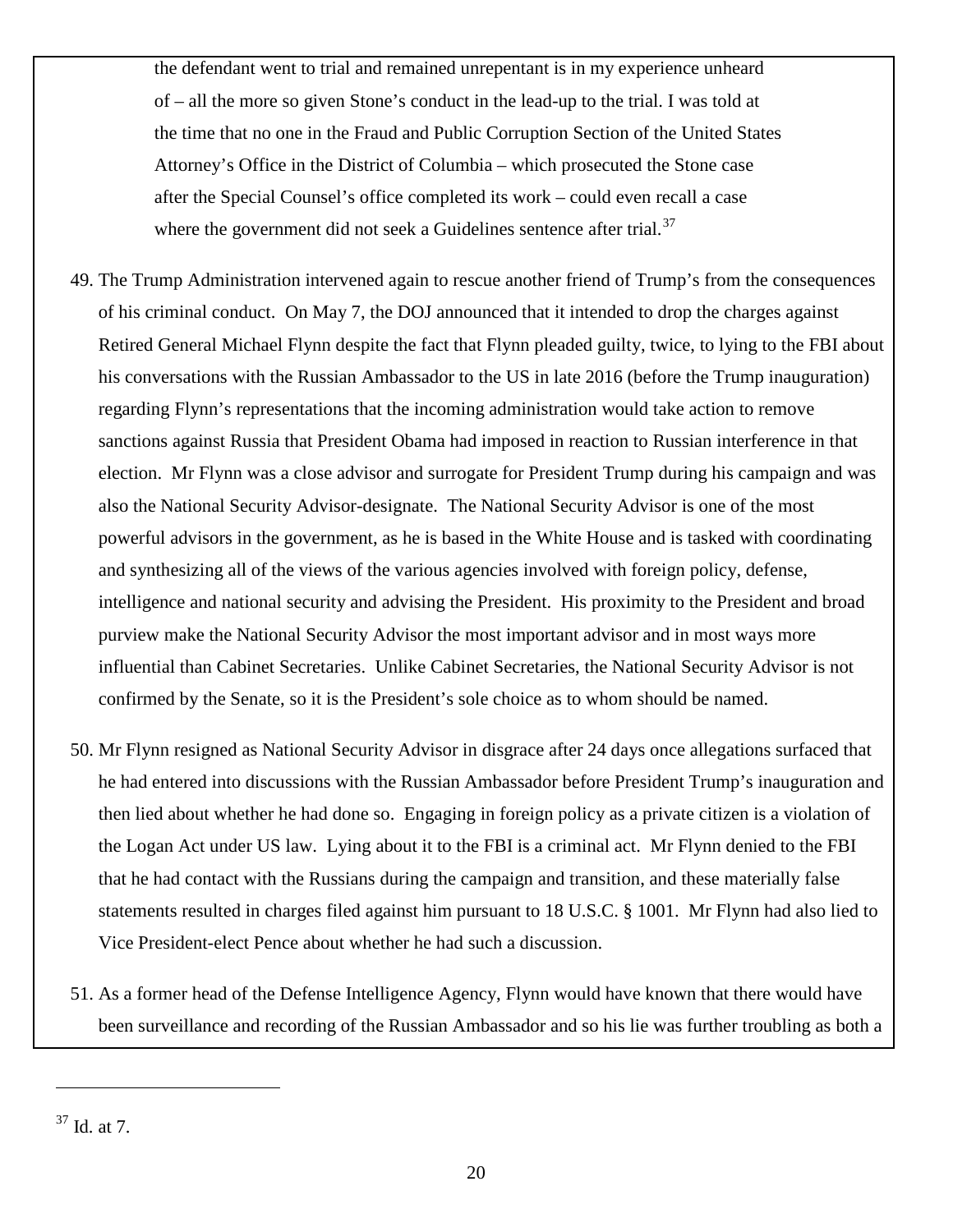legal and national security matter, as he plainly felt a need to lie to prevent disclosure of these contacts even though it was quite likely that the lie would be discovered and that the Russians would know that he had lied to the FBI, thereby making him ripe for compromise. There was no ambiguity about either the materiality or the falsity of the statements made by Flynn to the FBI. They were set out plainly in the indictment filed by Special Counsel Robert Mueller's team.<sup>38</sup> Mr Flynn pleaded guilty to these charges shortly after they were filed, in December 2017, and stipulated that the allegations were accurate. In return, other charges, including failing to register as an agent for the Government of Turkey, were not pursued. He pleaded guilty again at a sentencing hearing in 2018 and stated to the court that he knew that lying to the FBI was a crime and accepted responsibility for his actions. Thereafter, he fired his lawyers, the leading global firm of Covington & Burling, and hired a well-known partisan lawyer and conservative commentator with close ties to the Trump administration.<sup>39</sup>

- 52. This lawyer then launched multiple attacks on the Mueller probe and the prosecution and claimed that Flynn was somehow lured into a perjury trap because the FBI knew that Flynn had spoken to the Russian Ambassador and, therefore, it argued, it should never have asked him about it.
- 53. On May 7, 2020, Attorney General Barr took the remarkable step of moving to dismiss the charges after the two guilty pleas, the acceptance of those pleas, and with sentencing pending. The DOJ lawyer who prosecuted the case against Flynn resigned from the case and the motion was filed by a Barr ally whom he had appointed as acting US Attorney for the District of Columbia, who had also filed the revised sentencing memo against Trump operative Roger Stone after all the career prosecutors had resigned from that case. After a years-long public campaign by President Trump trying to prevent the prosecution and then decrying its unfairness, the DOJ moved to drop the charges against General Flynn, averring, incredibly, that it could not prove them. It also claimed that the investigation into whether Russia interfered with the US Presidential Election was not legitimate, and so neither was the interview of Mr Flynn. From this unprecedented reasoning, the DOJ concluded that any lies told by Mr Flynn could not have been material, and therefore there was no crime.

54. There is no precedent anywhere in US law for this decision. Former prosecutors came forth immediately

<span id="page-20-0"></span><sup>38</sup> US v. Flynn, Case No. 17-cr-00232 (D.D.C.), Statement of the Offense, [https://www.justice.gov/file/1015126/download](about:blank)

<span id="page-20-1"></span><sup>&</sup>lt;sup>39</sup> Keith Kloor, The #MAGA Lawyer Behind Michael Flynn's Scorched Earth Legal Strategy, Politico, Jan. 17, 2020, [https://www.politico.com/news/magazine/2020/01/17/maga-lawyer-behind-michael-flynn-legal-strategy-](about:blank)[098712](about:blank)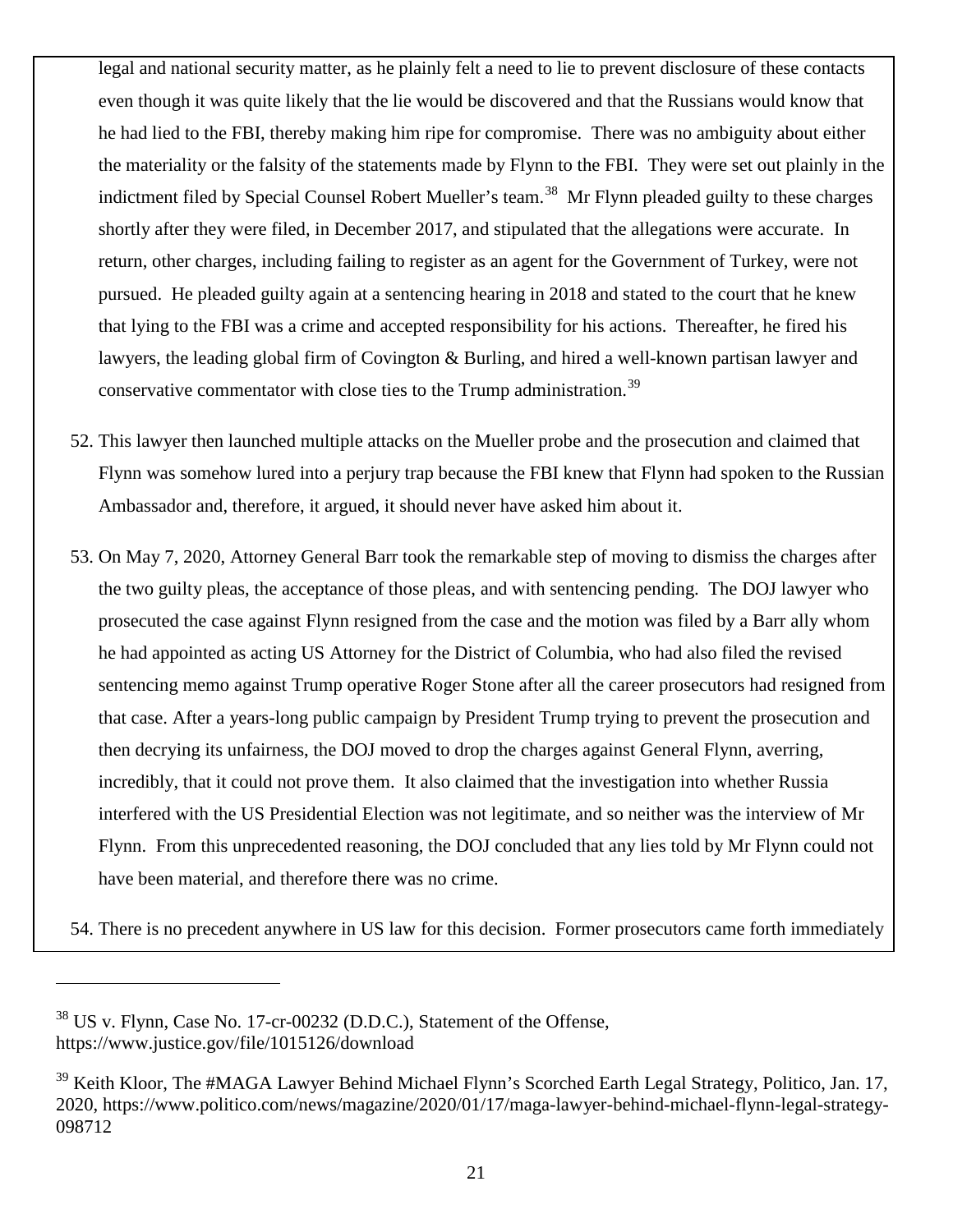and attested that this was a political act and nothing more; they could not conceive of this happening in any other case.[40](#page-21-0) Two *thousand* former FBI and DOJ officials called on Attorney General Barr to resign on account of the decision to drop the charges.<sup>41</sup> Many of these individuals signed onto an amicus curiae brief filed in the District Court, encouraging the court to deny the DOJ's request as unconstitutional "interference with a law enforcement matter to advance the president's political agenda."<sup>42</sup>

55. As a legal matter, there is no merit whatsoever to the reasons proffered for abandoning its case against General Flynn. It is not difficult to successfully prosecute a count arising under 18 U.S.C. § 1001. As I noted in my own op-ed, published in The Independent: "Lying to the FBI is a crime. There is a materiality requirement; if you tell the FBI that you had cornflakes for breakfast when you had raisin bran, they can't indict you. But as a lawyer who has argued materiality in a number of cases, I can tell you that beyond what kind of cereal you have, there is very little that is not material. A lie is material not only if it is relevant to the investigation but if the FBI says the lie caused the FBI to affect the course or focus of its investigation or fail to pursue certain lines of inquiry."[43T](#page-21-3)o similar effect, Jonathan Kravis, a prosecutor in the Stone case who resigned from the Department of Justice over the political interference in sentencing, wrote an op-ed after the Flynn motion,  $44$  noting that serving prosecutors were forbidden, unlike Attorney General Barr, from commenting on the case, but as an ex-prosecutor, he could do so:

> Three months ago, I resigned from the Justice Department after 10 years as a career prosecutor. I left a job I loved because I believed the department had abandoned its responsibility to do

<span id="page-21-0"></span> $^{40}$  Charlie Savage, 'Never Seen Anything Like This': Experts Question Dropping of Flynn Prosecution, NY Times, May 7, 2020, [https://www.nytimes.com/2020/05/07/us/politics/michael-flynn-case.html](about:blank)

<span id="page-21-1"></span> $^{41}$  2,000 former DOJ, FBI officials call on Barr to resign over Michael Flynn case, Pete Williams, NBC News, May 11, 2020, [https://www.nbcnews.com/politics/justice-department/2-000-former-doj-fbi-officials-call-barr](about:blank)[resign-over-n1204601](about:blank)

<span id="page-21-2"></span><sup>&</sup>lt;sup>42</sup> US v. Flynn, Case No. 17-cr-00232 (D.D.C.), Brief of Former Federal Prosecutors and High-Ranking Department of Justice Officials as Amicus Curiae, May 19, 2020, available at [https://papers.ssrn.com/sol3/papers.cfm?abstract\\_id=3605418](about:blank)

<span id="page-21-3"></span> $^{43}$  Eric Lewis, By dropping Michael Flynn's case, Barr has stripped centuries of credibility from the department of justice, The Independent, May 11, 2020, [https://www.independent.co.uk/voices/william-barr-department](about:blank)[justice-michael-flynn-fbi-trump-a9508636.html?fbclid=IwAR3k9y9RIcVBQUQtVt](about:blank)[zxN4X\\_SVTLSarwJZDjfYNuCJcdMCZF-kLjslqYOQ](about:blank)

<span id="page-21-4"></span><sup>&</sup>lt;sup>44</sup> Jonathan Kravis, I left the Justice Department after it made a disastrous mistake. It just happened again., Washington Post, May 11, 2020, https://www.washingtonpost.com/opinions/2020/05/11/i-left-justicedepartment-after-it-made-disastrous-mistake-it-just-happened-again/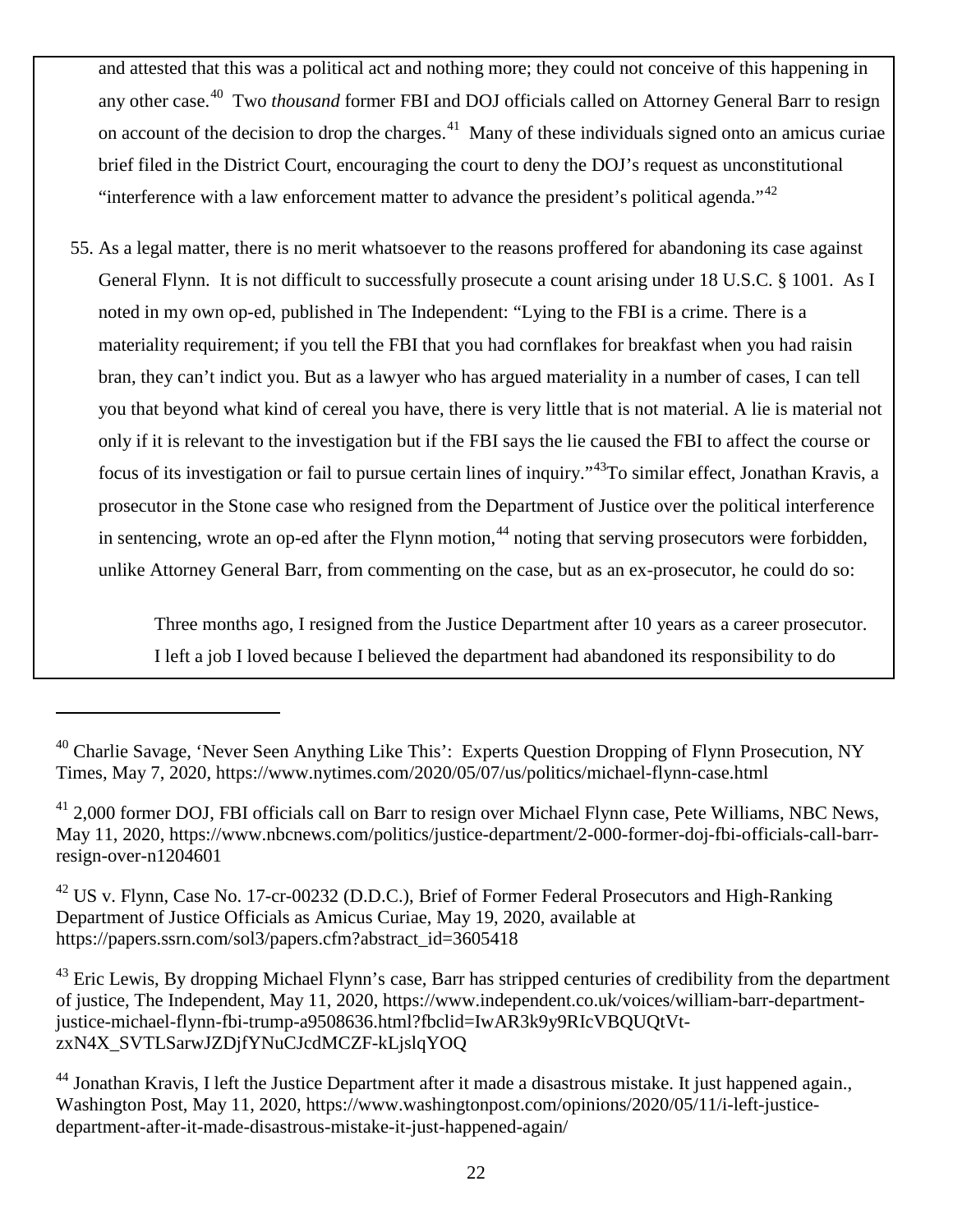justice in one of my cases, *United States v. Roger Stone*. At the time, I thought that the handling of the Stone case, with senior officials intervening to recommend a lower sentence for a longtime ally of President Trump, was a disastrous mistake that the department would not make again.

I was wrong.

Last week, the department again put political patronage ahead of its commitment to the rule of law, filing a motion to dismiss the case against former national security adviser Michael Flynn notwithstanding Flynn's sworn guilty plea and a ruling by the court that the plea was sound.

56. Judge Emmett Sullivan, who presided over General Flynn's criminal case, dismissed Flynn's arguments—raised belatedly in his case after a change of counsel—that his statements were not material. In a section entitled "Mr Flynn's False Statements Were Material", <sup>[45](#page-22-0)</sup> Judge Sullivan made the unremarkable observation that Flynn "fails to appreciate the FBI's strategic decisions and investigative techniques." The judge continued:

Mr. Flynn has a fundamental misunderstanding of the law of materiality under 18 U.S.C. § 1001(a)(2), which requires a false statement to be "material." United States v. Stone, 394 F. Supp. 3d 1, 12 (D.D.C. 2019) (materiality is a necessary element to establish a violation of the false statements statute). The Supreme Court has instructed that "[t]he statement must have 'a natural tendency to influence, or [be] capable of influencing, the decision of the decisionmaking body to which it was addressed.'" United States v. Gaudin, 515 US 506, 509 (1995) (quoting Kungys v. United States, 485 US 759, 770 (1988)); accord United States v. Diggs, 613 F.2d 988, 999 (D.C. Cir. 1979) ("Proof of actual reliance on the statement is not required; the Government need only make a reasonable showing of its potential effects."). But "a statement need not actually influence an agency in order to be material."

57. Judge Sullivan refused to grant the DOJ's request to drop the charges and appointed a lawyer—esteemed former federal judge John Gleeson—to present him with the argument against the DOJ's request. His brief, filed on June 10, as amicus curiae argues that the DOJ's proffered reasons are "so irregular, and so obviously pretextual that they are deficient" and represent a "gross prosecutorial abuse" revealing "an unconvincing effort to disguise as legitimate a decision to dismiss that is based solely on the fact that

<span id="page-22-0"></span> $45$  United States v. Flynn, 411 F. Supp. 3d 15, 41 (D.D.C. 2019), available at https://drive.google.com/file/d/1zOHaoyTTz2gUGcJ1eFY1YTC9aSynAveR/view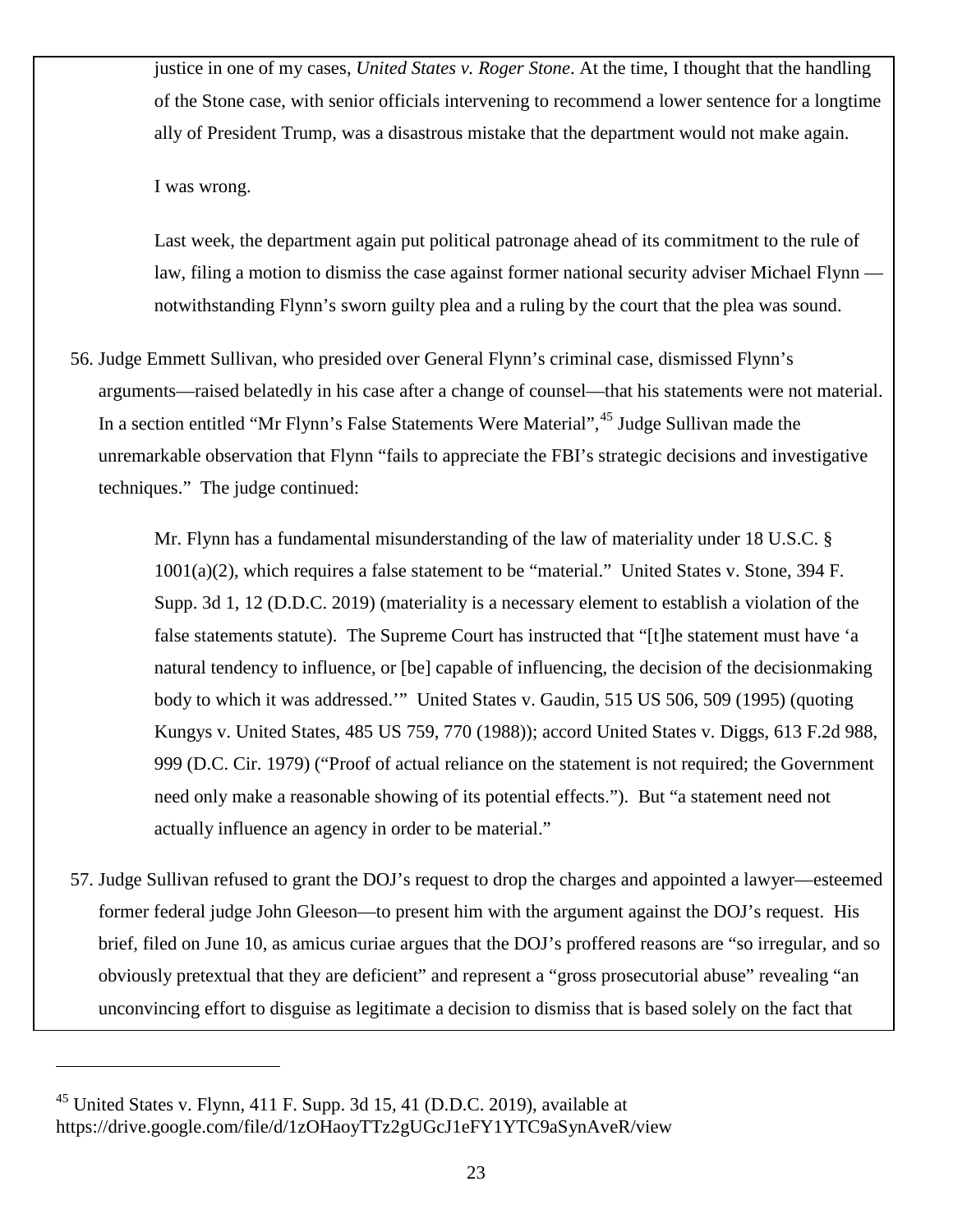Flynn is a political ally of President Trump." Catering to the President's tweeted preferences marks a "severe breakdown in the traditional independence of the Justice Department." It is difficult to overstate how appalling this behavior is coming from the DOJ. Judge Gleeson notes that US law is supposed to "empower[] courts to protect the integrity of their own proceedings from prosecutors who undertake corrupt, politically motivated dismissals," but Mr Flynn has taken the matter to the Court of Appeals, and if Judge Sullivan's decision not to dismiss is reversed, then it will mark the conclusive end of even a pretense of a fair and impartial system of criminal justice in the United States.

- 58. Both the facts and the law were crystal clear, and still the DOJ sought to drop the charges postconviction. After the motion was filed, President Trump called Flynn "a warrior" and indicated he would welcome him back into his administration. Judge Sullivan appointed a respected former federal judge and partner at Debevoise & Plimpton, John Gleeson, to argue before the court the issue of whether there was a basis to dismiss the case post-conviction. Flynn has appealed this ruling and has requested the Court of Appeals to disqualify Judge Sullivan whom he claims is "biased."
- 59. In an unfortunate development, a divided panel of the U.S. Court of Appeals for the D.C. Circuit ruled that Judge Sullivan should *not* have examined the DOJ's decision to drop the charges, meaning that there is effectively no judicial check on the Trump administration's corruption and perversion of justice. It is expected there will be further appeals to the Circuit Court sitting en banc and/or the U.S. Supreme Court.
- 60. The campaign to upend the ordinary administration of justice continues unabated. On June 20, 2020, Mr Barr announced that the US Attorney for the Southern District of New York, Geoffrey Berman, would be stepping down. This was a lie and also unconstitutional: Mr Berman had been appointed by a panel of judges from the Southern District and could not be fired by Mr Barr. Mr Berman oversaw investigations of people close to Trump, including his personal lawyer, Rudolph Giuliani and his previous lawyer, Michael Cohen who conspired with the President (named as "Individual 1" ) to violate the campaign finance laws by paying hush money to an adult film star with whom the President was said to have had a relationship. Mr Berman responded to the announcement by refusing to resign until the standoff ended with Trump personally firing him at Mr Barr's request. Jay Clayton, a Trump loyalist with no prosecutorial experience, had only expressed interest in the job days beforehand, and had golfed with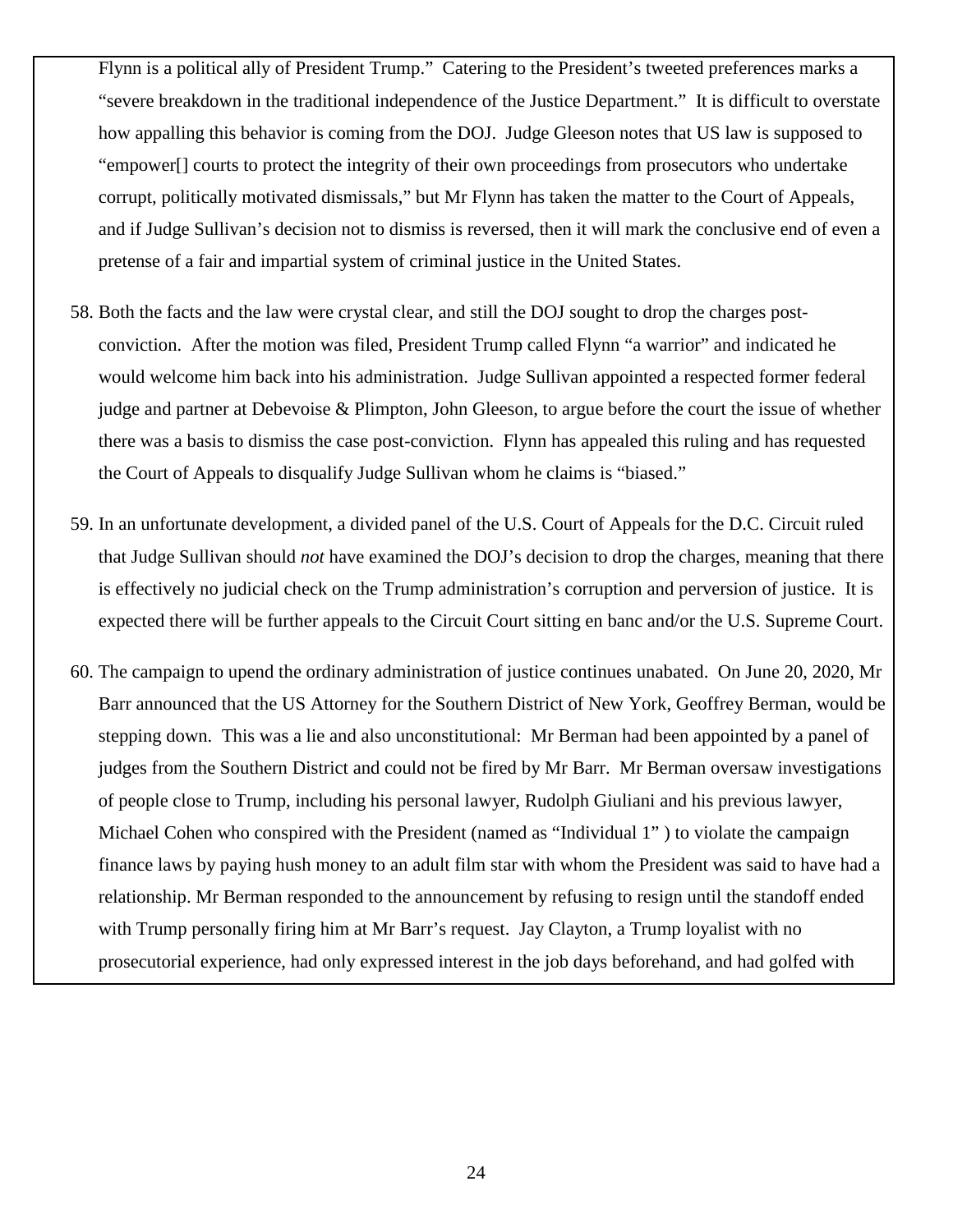Trump on June 13. During a congressional hearing on June 25, 2020, Mr Clayton would not commit to recusing himself from investigations related to Trump,<sup>[46](#page-24-0)</sup> as legal ethics would ordinarily require where personal relationships pose a conflict of interest or give the appearance of partiality.

- 61. Mr Barr is said to have ordered the violent dispersal of peaceful protesters in front of the White House with teargas and mounted police so that the President could walk across the street and stand in front of a church holding a Bible. If so he had no legal authority to do so.
- 62. On the evening of July 10, 2020, President Trump commuted Roger Stone's 40-month sentence of imprisonment, which was set to begin on July 15, 2020.
- 63. The reason for bringing these events to the Court's attention is to stress and confirm that if Mr Assange is extradited, he will be prosecuted by an agency that is led by an Attorney General who has repeatedly ordered prosecutors to follow Mr Trump's personal and political preferences in cases that are politically charged, to lie about his actions and motivations, and to abandon the rule of law when the case implicates the views or interests of the President. As noted in earlier statements, Mr Trump has made clear his strong bias against Mr Assange, once it became clear that Mr Assange would not play ball in denying Russian interference in the 2016 election, when Mr Trump famously said "I love Wikileaks." He has made clear that that is no longer the case.
- 64. Mr Trump will also dispense with prosecutors who do not adhere to his personal and political agenda. He ousted Jessie Liu, the former US Attorney for the District of Columbia, the prosecutor who had overseen both Roger Stone and General Flynn's prosecutions. Mr Trump induced her to resign from her position of US Attorney—on the promise of a new senior position at the Department of Treasury—and then withdrew that nomination and did not reinstate her. It was widely reported that the decision to fire her was due to dissatisfaction with her handling of the cases arising out of the Mueller investigation.<sup>[47](#page-24-1)</sup> Her dismissal followed the resignation of all four prosecutors in the Stone case upon the DOJ intervening to recommend a lower sentence. Mr Barr's hand-picked interim replacement, Timothy Shea, who was

<span id="page-24-0"></span><sup>&</sup>lt;sup>46</sup> Betsy Woodruff Swan, Manhattan prosecutor pick ducks questions about Barr's job offer, Politico, June 25, 2020, [https://www.politico.com/news/2020/06/25/jay-clayton-sdny-bill-barr-339888](about:blank)

<span id="page-24-1"></span> $47$  Spencer S. Hsu, Josh Dawsey and Devlin Barrett, Trump withdraws Treasury nomination of former US attorney for D.C. Jessie K. Liu after criticism of her oversight of Mueller prosecutions, Washington Post, Feb. 11, 2020, [https://www.washingtonpost.com/local/legal-issues/trump-withdraws-treasury-nomination-of-former](about:blank)[us-attorney-for-dc-jessie-k-liu-after-criticism-of-her-oversight-of-mueller-prosecutions/2020/02/11/d700dc3c-](about:blank)[4d3a-11ea-9b5c-eac5b16dafaa\\_story.html](about:blank)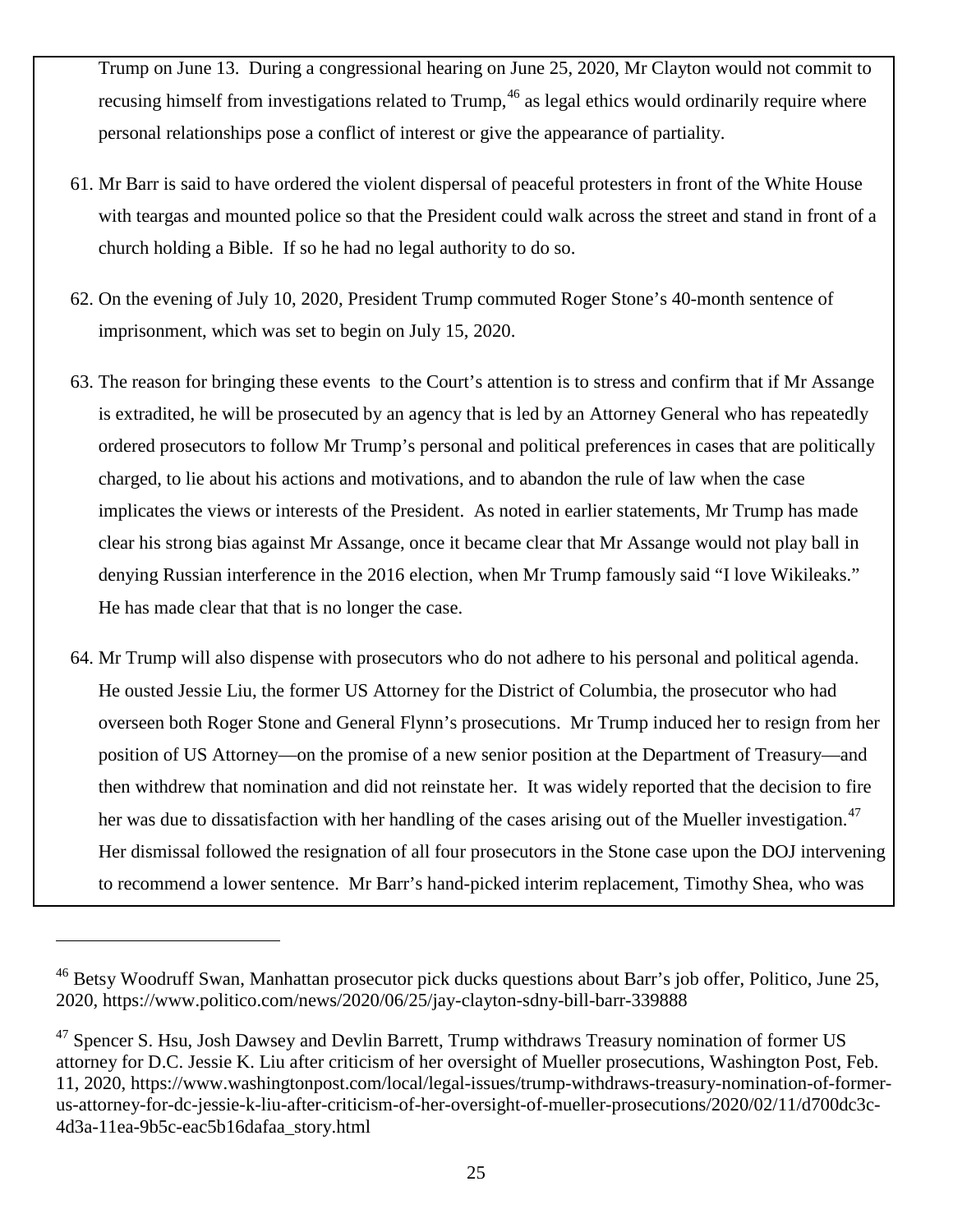not submitted for confirmation, has now been replaced by a prosecutor who was serving in Ohio. But before he was, Mr Shea interceded in the Roger Stone sentencing to recommend a lower sentence over the objections of the career prosecutors on the case, three of whom withdrew from the case in protest and one of whom resigned from the Department of Justice outright. As noted above, one of those prosecutors, Aaron Zelinsky, has testified before Congress with respect to this unprecedented interference with the administration of justice.

- 65. Many career prosecutors have resigned over the politicization of cases by the Attorney General. Mr Kromberg, as is his right, did not.
- 66. In a recent "Friday night shakeup" this month, the Attorney General also replaced the US Attorney for the Eastern District of New York—which has investigated criminal activity related to the Trump Organization and Ukraine—with a loyalist who has served as Mr Barr's deputy in Washington DC.<sup>[48](#page-25-0)</sup>
- 67. The Attorney General has shown that he will abandon the rule of law and override the judgment of line prosecutors to help President Trump and his friends; yet President Trump not only feels strongly about helping his friends, he feels even more strongly about hurting his enemies. In the last few weeks, he has pushed "Obamagate," some mis-imagined conspiracy to "get Trump" through the "deep state," traducing a revered former President and calling for a criminal investigation into both the ex-President and Vice President Biden, the presumptive Democratic nominee. He accused President Obama of being guilty of "treason," the only crime referenced in the Constitution and which carries the potential of the death penalty.[49](#page-25-1)
- 68. This is an administration that has made clear it has little regard for the First Amendment, which includes the right to dissent and peacefully protest. As referenced above, in one of the lowest moments reported around the world, on June 1, 2020, Attorney General Barr ordered the violent dispersal of peaceful protesters gathered in front of the White House in order to create a clean backdrop for President Trump's photo opportunity holding an upside down Bible at a nearby church.<sup>50</sup> These protestors were gassed,

<span id="page-25-0"></span><sup>&</sup>lt;sup>48</sup> Adam Klasfeld, New Friday Night Shakeup Installs Barr Deputy in Brooklyn, Courthouse News, July 10, 2020, https://www.courthousenews.com/new-friday-night-justice-department-shake-up-installs-barr-deputy-inbrooklyn/

<span id="page-25-1"></span><sup>&</sup>lt;sup>49</sup> Paul Leblanc, Trump falsely accuses Obama of treason in latest unfounded attack on predecessor, CNN, June 22, 2020,<https://www.cnn.com/2020/06/22/politics/trump-obama-treason-claim/index.html>

<span id="page-25-2"></span><sup>&</sup>lt;sup>50</sup> Carol D. Leonnig, Matt Zapotosky, Josh Dawsey and Rebecca Tan, Barr personally ordered removal of protesters near White House, leading to use of force against largely peaceful crowd, Washington Post, June 2,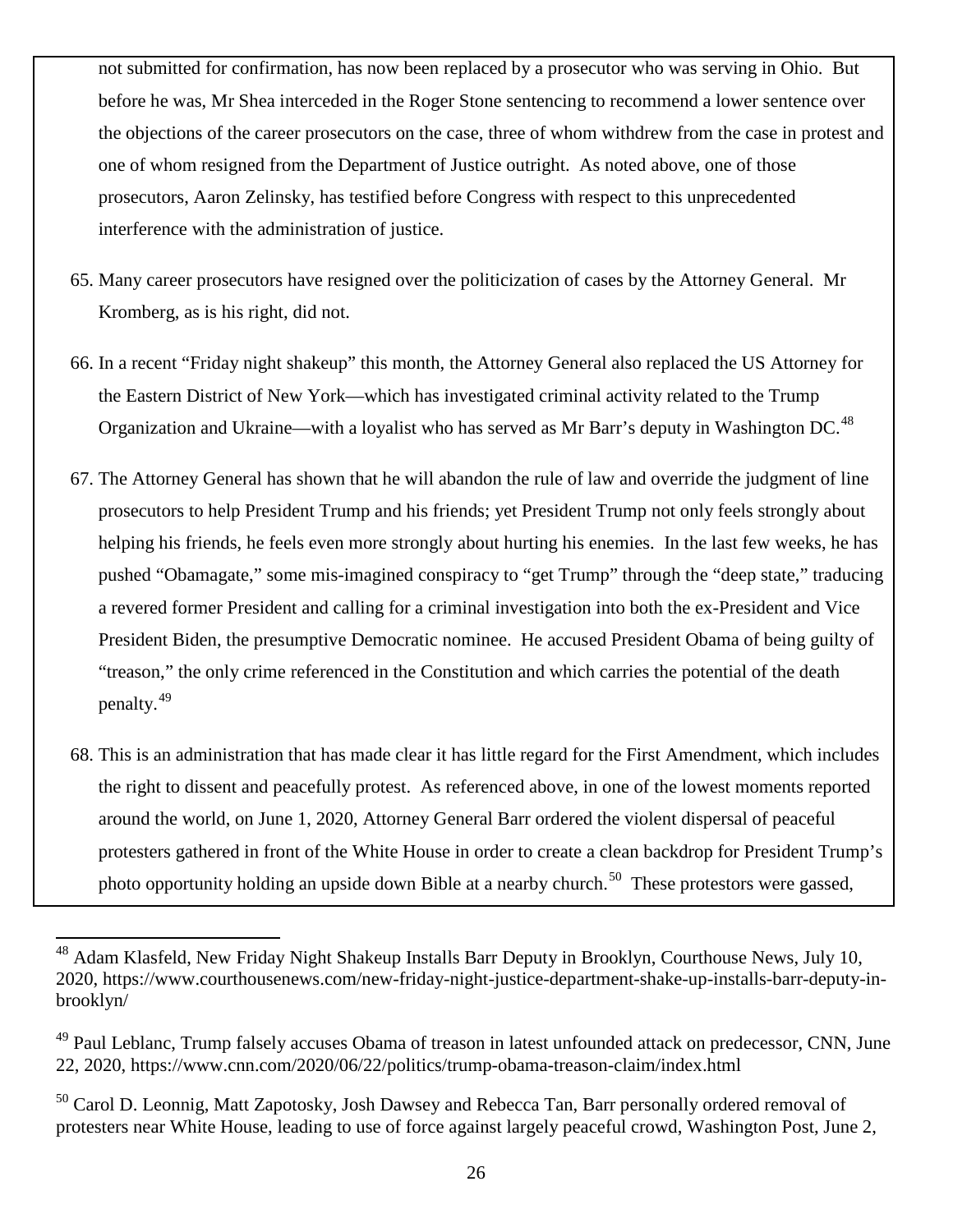shot with rubber bullets, and dispersed by mounted police. Mr Trump has also accused the protesters against racial injustice of being "thugs," "low lives" and "terrorists."

- 69. The draconian and unprecedented indictment of Mr Assange, in the face of the Obama Administration's declination on First Amendment grounds, is the flip side of the Stone and Flynn cases and of a piece with this Administration's approach to anyone who tries to express views or provide information that contradicts the Trump narrative. He is retaliating against Mr Assange and at the same time, he is overruling the decisions made during the administration of President Obama, whose achievements and policies, great and small, are targeted if for no other reason than to undo everything he can done by his predecessor.
- 70. For these reasons, I have serious doubts about the current validity of certain of Mr Kromberg's abstract statements about the DOJ in the current context, as well as his failure to address certain obvious points that are certain to be within his knowledge.
- 71. Mr Kromberg, having worked at the US Attorney's Office in the Eastern District of Virginia since 1991, is no doubt aware that a decision was made not to prosecute Mr Assange during the Obama administration, and that decision was reversed by Attorney General Sessions, who brought the one count initial indictment and then amplified by Attorney General Barr in bringing the superseding indictment, adding an additional seventeen 10-year counts, then amplified this week with the Second Superseding Indictment. He is also aware that career prosecutors protested the decision to prosecute Mr Assange, on the near-certain premise that has been cited by Justice Department officials from the Obama era, which is that the First Amendment could not countenance such a prosecution.
- 72. I hope that this supplemental statement aids the Court in evaluating Mr Kromberg's assertions against the unrebutted evidence that Mr Assange is facing a politically motivated prosecution and will endure dangerous and unjust conditions of confinement if extradited.

Eric L. Lewis Lewis Baach Kaufmann Middlemiss pllc 1101 New York Avenue NW

2020, [https://www.washingtonpost.com/politics/barr-personally-ordered-removal-of-protesters-near-white](about:blank)[house-leading-to-use-of-force-against-largely-peaceful-crowd/2020/06/02/0ca2417c-a4d5-11ea-b473-](about:blank) [04905b1af82b\\_story.html](about:blank)